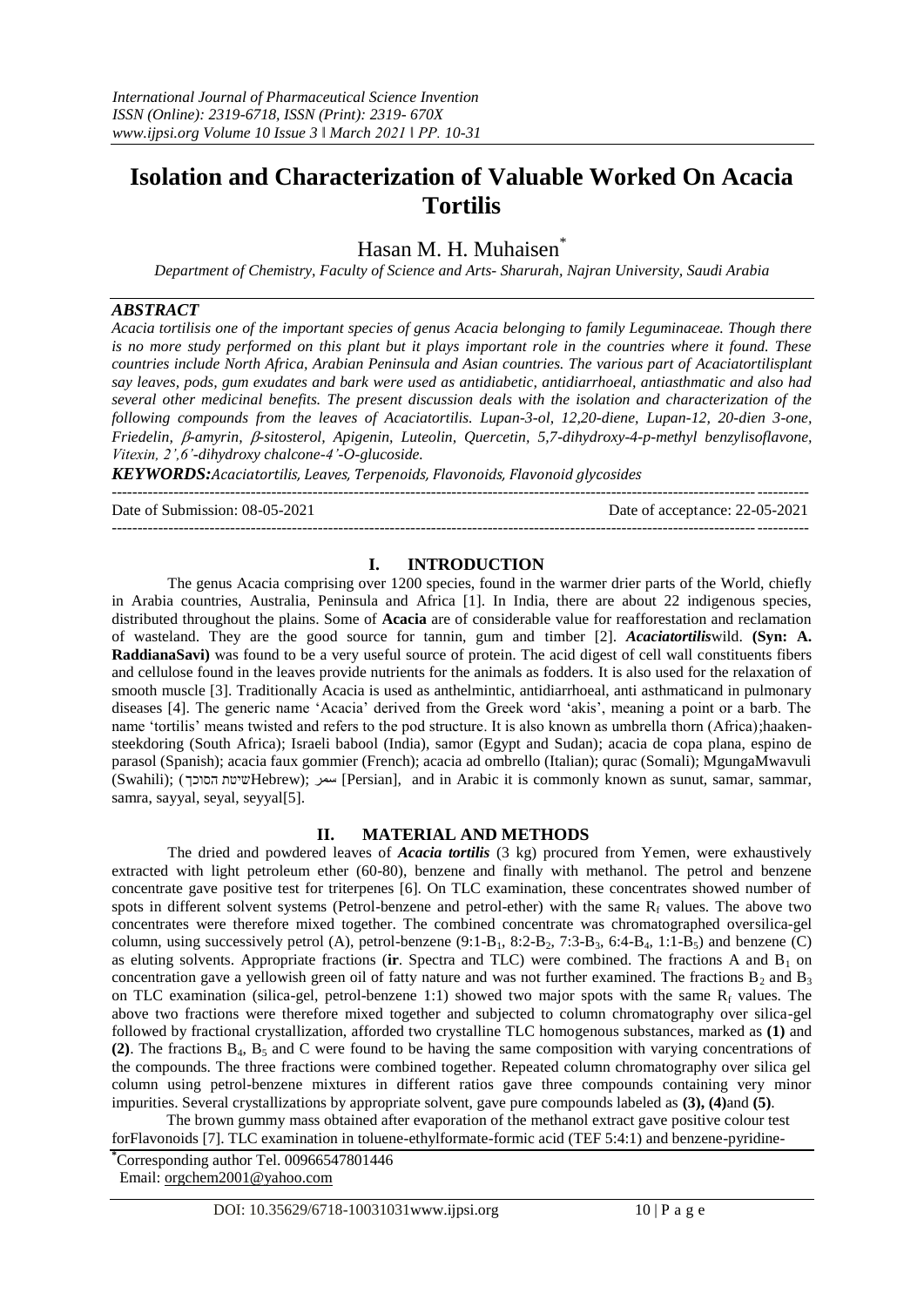formic acid (BPF 36:9:5) systems showed it to be a mixture of several compounds. After several purification steps(refluxing it with petroleum ether, benzene and chloroform) including silica gel column chromatography.Fractional elution with benzene-ethylacetate (1:1) and ethylacetate yielded four compounds. They were purified by repeated crystallization and labeled as **(6), (7), (8)** and **(9)**. Further elution of the column with ethylacetate-methanol mixture gave two compounds labeled as **(10**) and **(11)**.

#### **III. RESULT AND DISCUSSION**

#### *3.1. Compound (1):*

The compound (1) was crystallized from benzene-petrol as shining white needles m.p. 165-66<sup>0</sup>C,  $[\alpha]_{\text{D}}^{20}$ + 24.54 (CHCl3). It gave a positive Leibermann-Burchard[8] and Nollers tests[9] and yellow colour with tetranitromethane, indicating the presence of double bond. Elemental analysis agreed with the formula,  $C_{30}H_{48}O$ . The **infrared** spectrum of the compound (1) showed absorptions at  $v^{kBr}$ <sub>max</sub> 3360 and 1030 cm<sup>-1</sup> (OH), 1630, 1445 cm<sup>-1</sup> (C=C) and 1375 cm<sup>-1</sup> (geminal dimethyl), 875 cm<sup>-1</sup> (terminal methylene).

The  ${}^{1}$ **H-nmr** spectrum of the compound **(1)** revealed seven methyl groups at  $\delta$  0.82 (3H), 0.91 (6H), 0.93 (3H), 0.99 (6H) and 1.68 (3H). The CH<sub>2</sub> protons were evident by the signals in the range of  $\delta$  1.34-1.65. The terminal double bond ( $>C=CH_2$ ) was indicated by the signals at  $\delta$  4.57 and 4.68 while the signal at  $\delta$  4.85 corresponded to characteristic olefinic proton. A multiplet at  $\delta$  3.20 was ascribed to C-3-OH. It was alsosupported by the **mass** spectrum**(Scheme-I)**which showed the molecular ion peak (M+•) at m/z 424 (100%), with principal ions at m/z 409 ( $M^{\text{++}}CH_3$ , 30%), 256 (9%), 207 (15%) and at m/z 188 (78%). The fragment ions at m/z 207,217 and 256 representing the presence of double bond at  $\Delta^{12}$ -position.

The assigned structure was further confirmed by the **<sup>13</sup>C-nmr** spectrum in which the C-3-OH appeared at 78.88 and the olefinic carbons at 129.63, 142.68, 150.90, 109.25. The assignment of other carbons are shown in (**Table-1**)[10].

Acetylation of **(1)** with acetic anhydride and pyridine gave a monoacetate m.p  $152^{\circ}$ C, its **<sup>1</sup>H-nmr** spectrum showed five independent singlets of methyl groups at  $\delta$  0.87 (3H), 0.93 (6H), 0.96 (3H), 1.02 (6H) and 1.68 (3H). The CH<sub>2</sub>- protons appeared in the range of  $\delta$  1.36-1.59 and the terminal olefinic protons appeared at  $\delta$  4.56 and 4.68, while the signal at  $\delta$  4.85 indicated the  $\Delta^{12}$  proton. A singlet at  $\delta$  2.17 corresponded to the acetoxyl group, the remaining multiplet at  $\delta$  3.17-3.21 ascribe to CHOAc proton.

On the basis of above result **(1)** was characterized as triterpene named as **Lupan-3-ol,12,20-diene**[3] **(I)**



|                   |                                    | $(Table-1)$       |                |
|-------------------|------------------------------------|-------------------|----------------|
|                   | $^{13}$ C-NMR spectral data of (1) |                   |                |
| <b>Assignment</b> | <b>Signals</b>                     | <b>Assignment</b> | <b>Signals</b> |
| $C-1$             | 35.52                              | $C-16$            | 33.27          |
| $C-2$             | 25.09                              | $C-17$            | 48.25          |
| $C-3$             | 78.88                              | $C-18$            | 51.15          |
| $C-4$             | 37.31                              | $C-19$            | 55.44          |
| $C-5$             | 55.25                              | $C-20$            | 150.90         |
| $C-6$             | 18.26                              | $C-21$            | 27.37          |
| $C-7$             | 34.23                              | $C-22$            | 38.35          |
| $C-8$             | 39.94                              | $C-23$            | 31.27          |
| $C-9$             | 50.38                              | $C-24$            | 19.25          |
| $C-10$            | 37.64                              | $C-25$            | 16.63          |
| $C-11$            | 20.87                              | $C-26$            | 16.05          |
| $C-12$            | 129.63                             | $C-27$            | 15.34          |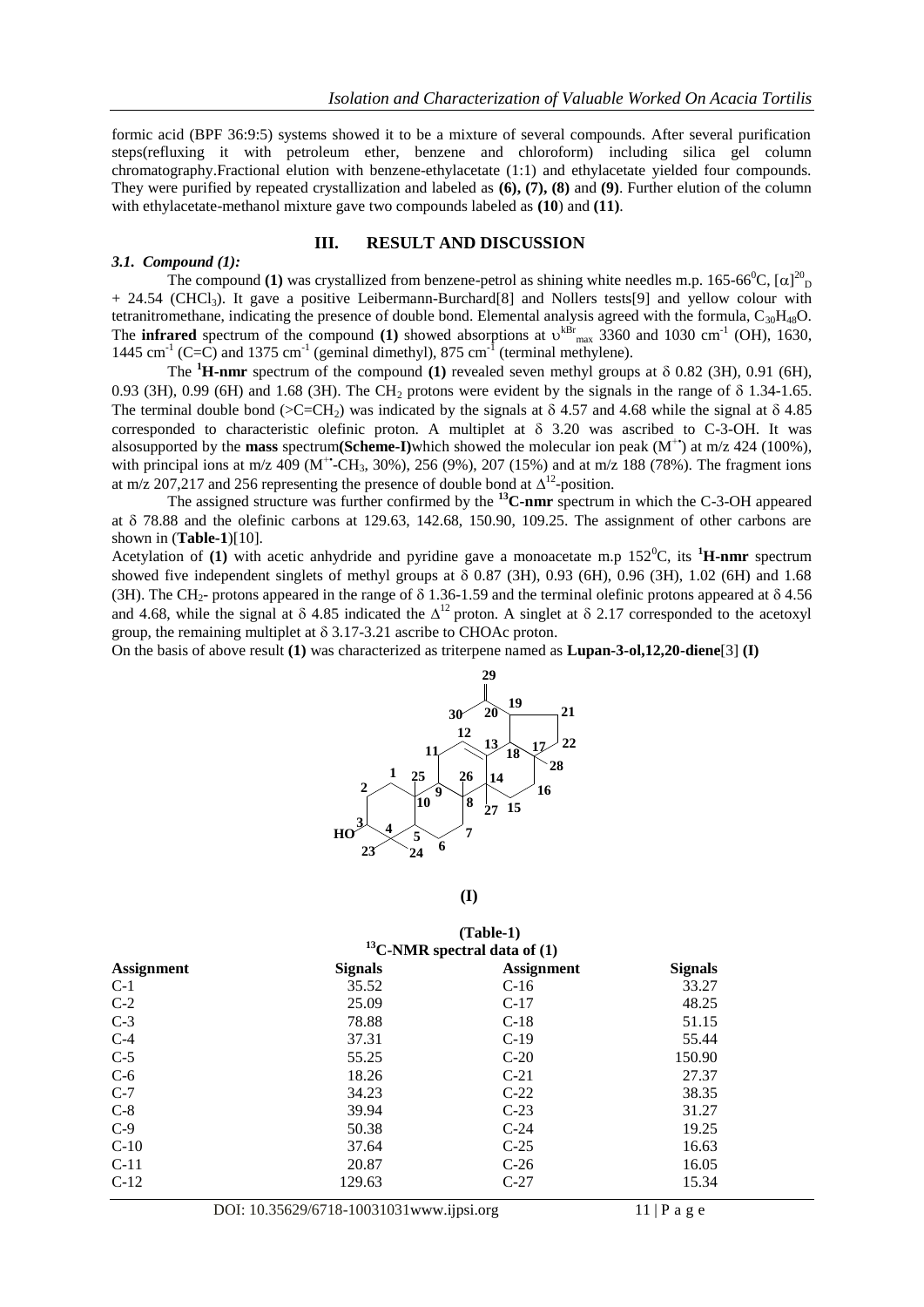*Isolation and Characterization of Valuable Worked On Acacia Tortilis*

| $C-13$                                                    | 142.68 | $C-28$ | 17.94  |
|-----------------------------------------------------------|--------|--------|--------|
| $C-14$                                                    | 47.92  | $C-29$ | 109.25 |
| $C-15$                                                    | 29.76  | $C-30$ | 21.04  |
| $S_{\text{nostrum}}$ $\mu$ at 200 MH <sub>z</sub> in CDC. |        |        |        |

 $\mathop{\rm actrum}\nolimits$  run at 300 MHz in CDCl<sub>3</sub>

#### *3.2. Compound (2):*

The compound **(2)** obtained from the column with petrol-benzene (7:3), was crystallized with chloroform-methanol and afforded white shining crystals (50 mg) m.p.195<sup>o</sup>C, analyzed for C<sub>30</sub>H<sub>46</sub>O. It gave positive Liebermann-Burchard [8] and Nollers [9] test indicating the presence of a triterpene. A yellow colour with tetranitromethane showed the presence of double bond. It gave a positive test to Zimmermann reaction [11] (a violet colour with m-dinitrobenzene in caustic potash) indicating the presence of keto group at 3-position which was further confirmed by its **ir** spectrum, which showed the characteristic bands at  $1700 \text{ cm}^{-1}$  (C=O), 1450 cm<sup>-1</sup> (C=C), 1375 cm<sup>-1</sup> (geminal dimethyl) and 895 cm<sup>-1</sup> (terminal methylene).

The  ${}^{1}$ **H-nmr** spectrum of the compound **(2)** showed 7-methyl groups at  $\delta$  0.79 (3H), 0.94 (6H), 1.02 (3H), 1.03 (3H), 1.05 (3H) and 1.68 (3H). The CH<sub>2</sub> protons appeared in the range of  $\delta$  1.3-1.57. The double bond at  $\Delta^{12}$  position was exhibited by the singlet at  $\delta$  4.86 and terminal methylene group was centered at  $\delta$  4.52 and 4.57. The **<sup>13</sup>C-nmr** spectrum exhibited the presence of thirty carbons, the carbonyl group appeared at 206.1, assignment of other carbons is given in **(Table-2)**.

 The **mass** spectrum of **(2)** showed the molecular ion peak at m/z 422, other fragments are rationalized by the **(Scheme-II)**.

On the basis of the above discussion the compound **(2)** was characterized as triterpene **Lup-12,20-dien 3-one** [3] **(II).**



**(II)**

The above assigned structure (II) was further confirmed by the bromination of Lupan-3-ol, 12,20-diene (I) followed by Jon"s oxidation and debromination. The final product so obtained was found to be completely similar with that of  $Lup-12,20$ -dien 3-one (m.p., m.m.p,  $R_f$  value and co-TLC).

|                   | $(Table-2)$<br>$^{13}$ C-NMR spectral data of (2) |                   |                |
|-------------------|---------------------------------------------------|-------------------|----------------|
| <b>Assignment</b> | <b>Signals</b>                                    | <b>Assignment</b> | <b>Signals</b> |
| $C-1$             | 38.52                                             | $C-16$            | 33.32          |
| $C-2$             | 25.27                                             | $C-17$            | 43.35          |
| $C-3$             | 206.1                                             | $C-18$            | 46.80          |
| $C-4$             | 37.62                                             | $C-19$            | 40.64          |
| $C-5$             | 54.88                                             | $C-20$            | 123.45         |
| $C-6$             | 19.68                                             | $C-21$            | 27.48          |
| $C-7$             | 33.81                                             | $C-22$            | 39.30          |
| $C-8$             | 39.85                                             | $C-23$            | 31.30          |
| $C-9$             | 50.50                                             | $C-24$            | 21.68          |
| $C-10$            | 37.36                                             | $C-25$            | 15.93          |
| $C-11$            | 20.92                                             | $C-26$            | 16.54          |
| $C-12$            | 129.86                                            | $C-27$            | 14.46          |
| $C-13$            | 142.55                                            | $C-28$            | 23.66          |
| $C-14$            | 47.25                                             | $C-29$            | 121.51         |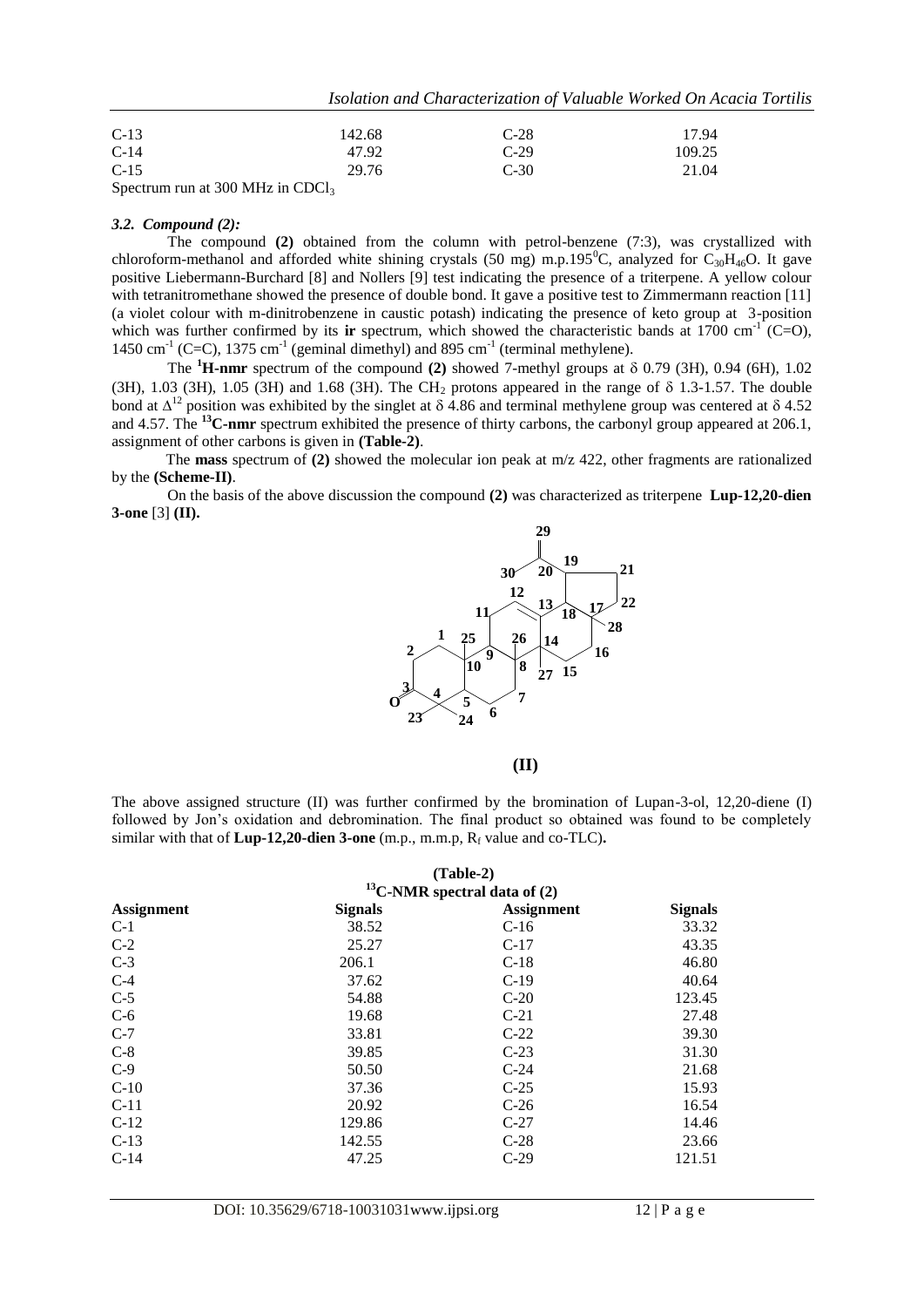| $C-15$                                       | 29.18 | $C-30$ | 26.21 |
|----------------------------------------------|-------|--------|-------|
| Spectrum run at 300 MHz in CDCl <sub>3</sub> |       |        |       |

#### *3.3. Compound (3):*

Elution of the column with petrol-benzene (1:1) followed by crystallization from chloroform-methanol gave white needle shaped crystals (150 mg), m.p. 262-64<sup>0</sup>C. [ $\alpha$ ]<sup>23</sup><sub>546</sub>-29.4<sup>0</sup> (CDCl<sub>3</sub>). It analysed for C<sub>30</sub>H<sub>50</sub>O  $(M^*$ , m/z 426), colour tests[8,9] indicated it to be a triterpene. The melting point agreed with that of friedelin. Its identity as **friedelin (III)** was established by comparison of its **<sup>1</sup>H-nmr (Table-3),ir**and **mass** spectra **(**with an authentic sample[12-14] of friedelin.



|                              | Table-3                                      |                              |                            |
|------------------------------|----------------------------------------------|------------------------------|----------------------------|
|                              | $H-MR$ spectral data of (3)                  |                              |                            |
| <b>Assignment</b>            | <b>No. of Protons</b>                        | <b>Signals</b>               |                            |
| CH <sub>3</sub>              | (3H, s)                                      | 0.72                         |                            |
| CH <sub>3</sub>              | (3H, s)                                      | 0.87                         |                            |
| CH <sub>3</sub>              | (3H, s)                                      | 0.89                         |                            |
| CH <sub>3</sub>              | (3H, s)                                      | 0.92                         |                            |
| $2 \times CH_3$              | (6H, s)                                      | 0.95                         |                            |
| CH <sub>3</sub>              | (3H, s)                                      | 1.05                         |                            |
| CH <sub>3</sub>              | (3H, s)                                      | 1.18                         |                            |
| $-CH2$ proton                | 22 protons                                   | 1.25, 1.34, 1.45, 1.52, 1.58 |                            |
| $C_2$ -2H $C_4$ -IH          | (3H,m)                                       | $2.26 - 2.41$ (m)            |                            |
| $S = singlet$ , m=multiplet, | spectrum run in $CDCl3$ at 200 MHz using TMS |                              | internal<br>standard<br>as |
| $(\delta$ -scale).           |                                              |                              |                            |

#### *3.4. Compound (4):*

It was eluted from the column with Petrol-benzene (2:3) and crystallized with chloroform-methanol as white crystalline solid m.p. 198<sup>0</sup>C.  $[\alpha]_{D}^{19} + 88.4^0$  (CDCl<sub>3</sub>). It gave positive Liebermann-Burchard test[8]. The **Infrared** spectrum showed the bands at 3360 cm<sup>-1</sup> (OH), 2960 cm<sup>-1</sup>, 2880 cm<sup>-1</sup>, 1650 cm<sup>-1</sup>, 1465 cm<sup>-1</sup> (C=C), 1040 and 980 cm<sup>-1</sup> indicating the presence of (OH) and (olefinic group).

The **mass** spectrum of **(4)** gave molecular ion peak at m/z 426 and analysed for  $C_{30}H_{50}O$ . Its <sup>1</sup>**H-nmr** data are given in **(Table-4)**. From the above data and their direct comparison with an authentic sample, **(4**) was identified as  $\beta$ -Amyrin  $[15]$ **(IV)**.

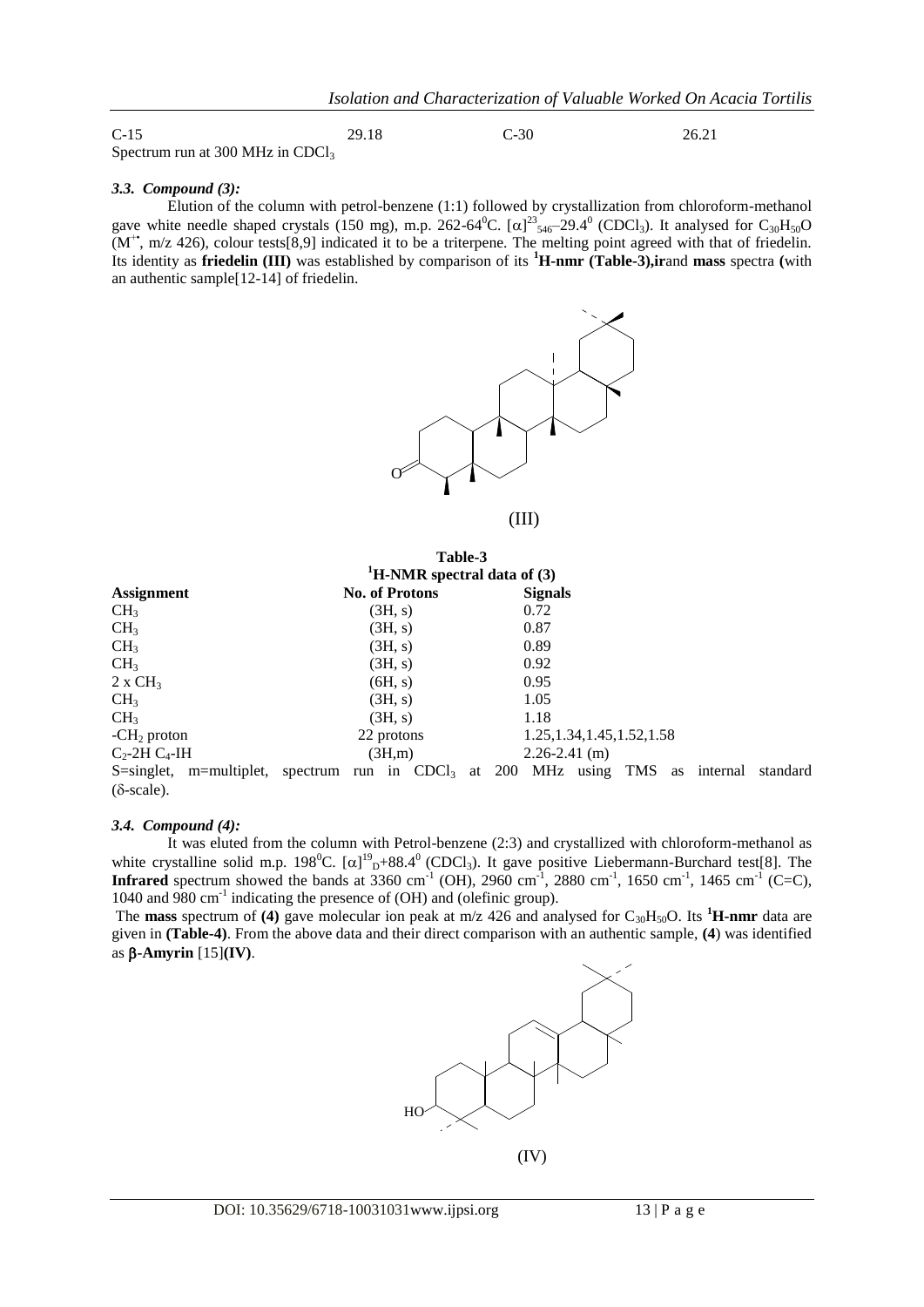| Table-4<br>${}^{1}$ H-NMR spectral data of (4) |               |                                                                                                         |  |  |
|------------------------------------------------|---------------|---------------------------------------------------------------------------------------------------------|--|--|
| <b>Assignment</b>                              | No. of Proton | <b>Chemical shift of Proton</b>                                                                         |  |  |
| $8 \times CH3$                                 | 24            | $0.78$ (s, 3H), 0.83 (s, 3H), 0.88 (s, 6H), 0.95 (s, 3H), 0.98 (s,<br>3H), 1.0 (s, 3H), 1.14<br>(s, 3H) |  |  |
| -CH <sub>2</sub> and $-CH$                     |               |                                                                                                         |  |  |
| protons of cyclic                              |               | 1.08, 2.01, 3.01 (dd, J=9 Hz & 7 Hz)                                                                    |  |  |
| system and side                                |               |                                                                                                         |  |  |
| chain                                          |               |                                                                                                         |  |  |
| -OH                                            |               | $4.88$ (s, br)                                                                                          |  |  |
| Olefinic proton                                |               | $5.21$ (m)                                                                                              |  |  |

s= singlet, dd=double doublet, br=broad, m=multiplet, spectrum run in CDCl<sub>3</sub> at 100 MHz using TMS as internal standard ( $\delta$ -scale).

## *3.5. Compound (5):*

The fraction eluted from the column with Petrol-benzene (3:7) mixture gave white crystalline solid m.p. 136-37<sup>0</sup>C,  $[\alpha]_D$  –32.1<sup>0</sup> (CDCl<sub>3</sub>). compound(5) gave an acetate with acetic anhydride and pyridine m.p. 114-16<sup>0</sup>C,  $[\alpha]_D$  –48.5<sup>0</sup> (CHCl<sub>3</sub>) and benzoate m.p. 145-46<sup>0</sup>C. It gave positive Liebermann-Burchard test[8] and responded to the tetranitromethane colour test. The **ir** spectrum showed the presence of gem-dimethyl groups, hydroxyl group and olefinic double bond and showed bands at 3340 cm<sup>-1</sup> (OH), 1055 cm<sup>-1</sup>, 840 cm<sup>-1</sup>, 1460 cm<sup>-1</sup> (C=C), 1375 cm<sup>-1</sup> (C-Me<sub>2</sub>). The <sup>1</sup>**H-nmr** data are given in (**Table-5**). The **mass** spectrum showed the molecular ion peak at m/z 414.

From the above data and direct comparison with an authentic sample[15], compound **(5**) was characterized as  $\beta$ -sitosterol (V).



(V)

|                                 | Table-5                                   |
|---------------------------------|-------------------------------------------|
|                                 | <sup>1</sup> H-NMR spectral data of $(5)$ |
| <b>Assignment</b>               | <b>Chemical shift of Protons</b>          |
| $18$ -CH <sub>3</sub>           | $0.70$ (s, 3H)                            |
| $28$ -CH <sub>3</sub>           | $0.80$ (d, J=6.8 Hz, 3H)                  |
| $26, 27$ -CH <sub>3</sub>       | $0.88$ (d, J=6.5 Hz, 6H)                  |
| $21$ -CH <sub>3</sub>           | $0.92$ (d, J=6.5 Hz, 3H)                  |
| $19$ -CH <sub>3</sub>           | $1.02$ (s, 3H)                            |
| $3-ax-H$                        | 3.56(m, 1H)                               |
| Olefinic proton                 | $5.36$ (m, 1H)                            |
| -CH <sub>2</sub> and -CH proton |                                           |
| of cyclic system and            | 1.07-2.34                                 |
| side chain                      |                                           |
|                                 |                                           |

s= singlet, d= doublet, m= multiplet, spectrum run at 90 MHz using TMS as internal standard  $(\delta$ -scale).

#### *3.6. Compound (6):*

It was obtained by elution of column of methanol extract by benzene-ethylacetate (1:1) mixture and crystallized with benzene-acetone as yellow crystals, m.p.  $352^{\circ}$ C. It gave greenish brown colour with alcoholic FeCl<sub>3</sub> and pink colour with zinc and hydrochloric acid, pointing out the presence of flavone nucleus. It was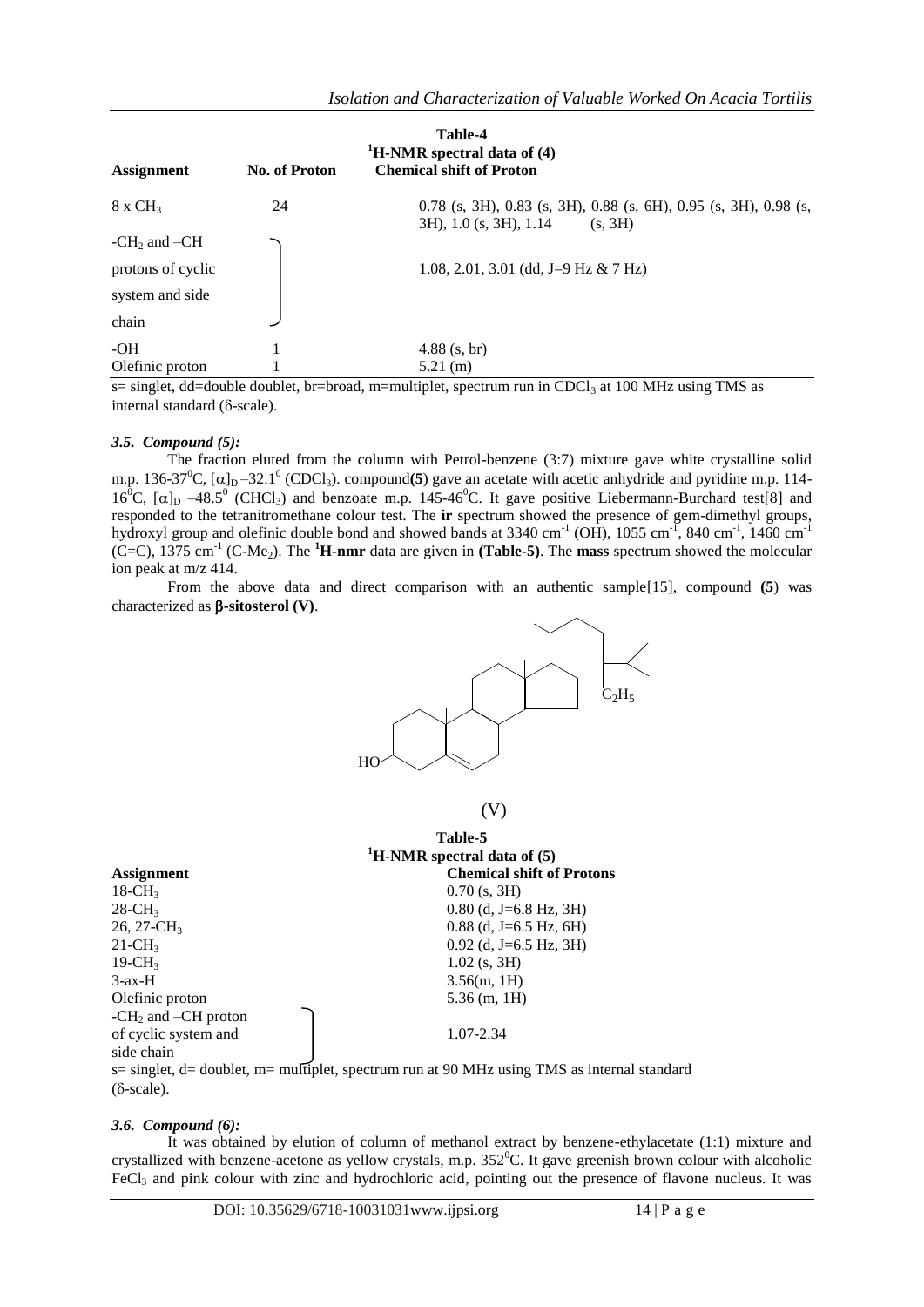characterized as **apigenin (VI-a)** by comparison with an authentic sample  $(R_f$ -value, m.p., m.m.p, cochromatography), further confirmed by <sup>1</sup>**H-nmr** spectrum of its acetate (VI-b) (Table-6) m.p. 183-84<sup>0</sup>C.

On the basis of above data, the compound **(6)** was characterized as **5,7,4**"**-trihydroxy flavone (Apigenin)** [16,17] **(VI-a)** which was further supported by **mass** spectrum which gave a molecular ion peak at m/z 270.



(VI)

 $(a)$  R=H  $(b)$  R=Ac

|                                                                                                |   |                       | Table-6                                                  |  |                |                     |  |          |
|------------------------------------------------------------------------------------------------|---|-----------------------|----------------------------------------------------------|--|----------------|---------------------|--|----------|
|                                                                                                |   |                       | $\mathrm{H}\text{-}\mathrm{NMR}$ spectral data of (10Ac) |  |                |                     |  |          |
| <b>Assignment</b>                                                                              |   | <b>No. of Protons</b> |                                                          |  | <b>Signals</b> |                     |  |          |
| $H-2^{\prime}, 6^{\prime}$                                                                     | 2 |                       |                                                          |  |                | 7.85 (d, J=9 Hz)    |  |          |
| $H-3^{\prime},5^{\prime}$                                                                      | 2 |                       |                                                          |  |                | 7.04 (d, J=9 Hz)    |  |          |
| $H-3$                                                                                          |   |                       |                                                          |  | 6.60(s)        |                     |  |          |
| $H-8$                                                                                          |   |                       |                                                          |  |                | 6.66 (d, J=2.5 Hz)  |  |          |
| $H-6$                                                                                          |   |                       |                                                          |  |                | $6.51(d, J=2.5 Hz)$ |  |          |
| $OAc-5$                                                                                        | 3 |                       |                                                          |  | 2.42(s)        |                     |  |          |
| $OAc-4$ <sup>'</sup> ,7                                                                        | 6 |                       |                                                          |  | 2.35(s)        |                     |  |          |
| $s=$ singlet, $d=$ doublet, spectrum run in CDCl <sub>3</sub> at 100 MHz using TMS as internal |   |                       |                                                          |  |                |                     |  | standard |
| $(\delta$ -scale).                                                                             |   |                       |                                                          |  |                |                     |  |          |

#### *3.7. Compound (7):*

It was eluted from the column by benzene-ethyacetate (1:1) mixture as yellow solid which was purified by crystallization from ethylacetate-acetone m.p.> $315^0$ C. Elemental analysis agreed to the molecular formula  $C_{15}H_{10}O_6$ . It responded positively to Shinoda's test[6] and gave greenish brown colour with FeCl<sub>3</sub>. The **uv** spectrum showed  $\lambda^{\text{MeOH}}_{\text{max}}$  at 258, 265 and 346 nm. Analysis of functional groups revealed the presence of phenolic OH (3400 cm<sup>-1</sup>),  $\alpha$ ,  $\beta$ -unsaturated ketonic group >C=O (1640 cm<sup>-1</sup>) and aromatic nucleus (800 and 840 cm<sup>-1</sup>). The **uv** spectrum in the presence of diagnostic shift reagents[18] indicated the presence of free hydroxyl groups at 5 and 7 positions and 3",4"-dihydroxyl groups.

Acetylation of (7) gave a tetraacetate (7Ac) (VII-b) m.p. $\approx 200{\text -}201^0$ C. The <sup>1</sup>H-nmr spectrum of 7Ac **(Table-7)** evidenced the presence of four aromatic acetoxyls integrating for 12 protons at 2.43 (3H), 2.35 (3H) and 2.33 (6H) assigned to OAc-5, OAc-7 and OAc-3',4' respectively. **<sup>1</sup>H-NMR** also indicated a disubstituted ring-B as it showed a typical one proton double doublet at  $\delta$  7.75 (J<sub>1</sub>=9 Hz and J<sub>2</sub>=2.20 Hz, H-6<sup>\*</sup>) and a doublet of one proton  $\delta$  7.80 (J=2.20 Hz, H-2"). This could be attributed to  $3^{\prime}$ ,4'- substitution of ring-B. Another ortho coupled doublet integrating for one proton at  $\delta$  7.25 (J=9 Hz) was ascribed to H-5'. A pair of meta-coupled doublets centered at  $\delta$  6.45 (J=2.5 Hz) and 6.95 (J=2.5 Hz) were assigned to C-6 and C-8 protons of ring-A, while C-3 proton of pyrone ring resonated as a sharp singlet at  $\delta$  6.59. The **mass** spectrum showed a molecular ion peak at m/z 286 corresponding to the structure (VII-a). The fragment ions at m/z 134 fully supported a ring-B with two hydroxyl groups. Fragment at m/z 153 was consistent with the ring-A having two hydroxyl groups.

On the basis of these results compound **(7)** was characterized as **5,7,3**"**,4**" **tetrahydroxy flavone (Luteolin)** [16]**(VII-a)**.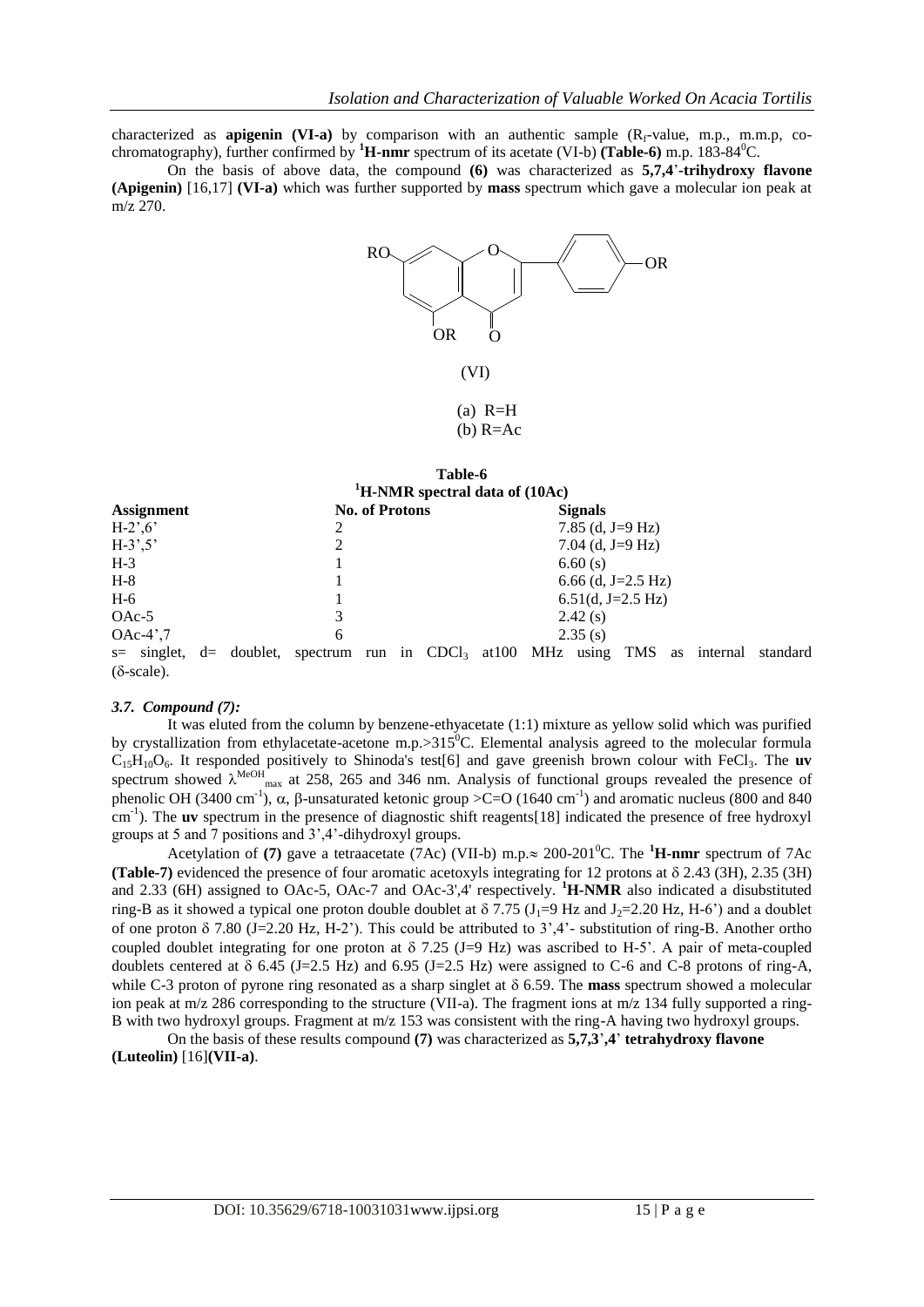

|                   |                       | Table-7<br><sup>1</sup> H-NMR spectral data of (7Ac)                                                  |
|-------------------|-----------------------|-------------------------------------------------------------------------------------------------------|
| <b>Assignment</b> | <b>No. of Protons</b> | <b>Signals</b>                                                                                        |
| $H-6$             |                       | 6.45 (d, J=2.5 Hz)                                                                                    |
| $H-8$             |                       | 6.95 (d, J=2.5 Hz)                                                                                    |
| $H-3$             |                       | 6.59(s)                                                                                               |
| $H-5'$            |                       | 7.25 (d, J=9 Hz)                                                                                      |
| $H-2$             |                       | 7.80 (d, J=2.20 Hz)                                                                                   |
| $H-6'$            |                       | 7.75 (dd, J <sub>1</sub> =9 Hz & J <sub>2</sub> =2.20 Hz)                                             |
| $OAc-5$           | 3                     | 2.43(s)                                                                                               |
| $OAc-7$           | 3                     | 2.35(s)                                                                                               |
| $OAc-3^2.4'$      | 6                     | 2.33(s)                                                                                               |
|                   |                       | s= singlet, d= doublet, dd= double doublet, spectrum run in CDCl <sub>3</sub> at 270 MHz using TMS as |

internal standard  $(\delta$ -scale).

#### *3.8. Compound (8):*

It was crystallized with methanol, as yellow crystals, m.p.  $311-12^0C$  and was characterized as **quercetin** by co-chromatography and mixed melting point with an authentic sample. On acetylation with acetic anhydride and pyridine, it gave an acetate m.p.  $194-95^{\circ}$ C. The identity of the compound as quercetin was further confirmed by spectral studies (**uv**and **<sup>1</sup>H-nmr** spectra) **(Table-8 and Table-9)**.

The  ${}^{1}$ **H-nmr** spectrum of its acetate (VIII-b) showed the signals due to five acetoxyls at  $\delta$  2.35-2.40. A pair of meta-coupled doublet at  $\delta$  6.87 (J=2.5 Hz) and  $\delta$  6.65 (J=2.5 Hz) was assigned to H-8 and H-6 protons of ring-A respectively. The ring-B protons showed an ABX pattern, two doublet at  $\delta$  7.74 (J=2.5 Hz) for H-2' and  $\delta$  6.92  $(J=8.5 \text{ Hz})$  for H-5' and a quartet at  $\delta$  7.63 (J=2.5 Hz and 8.5 Hz) for H-6'.

In the light of above results compound **(8)** was assigned the structure as **3,5,7, 3**"**,4**"-**pentahydroxy flavone (quercetin)** [19]**(VIII-a).**

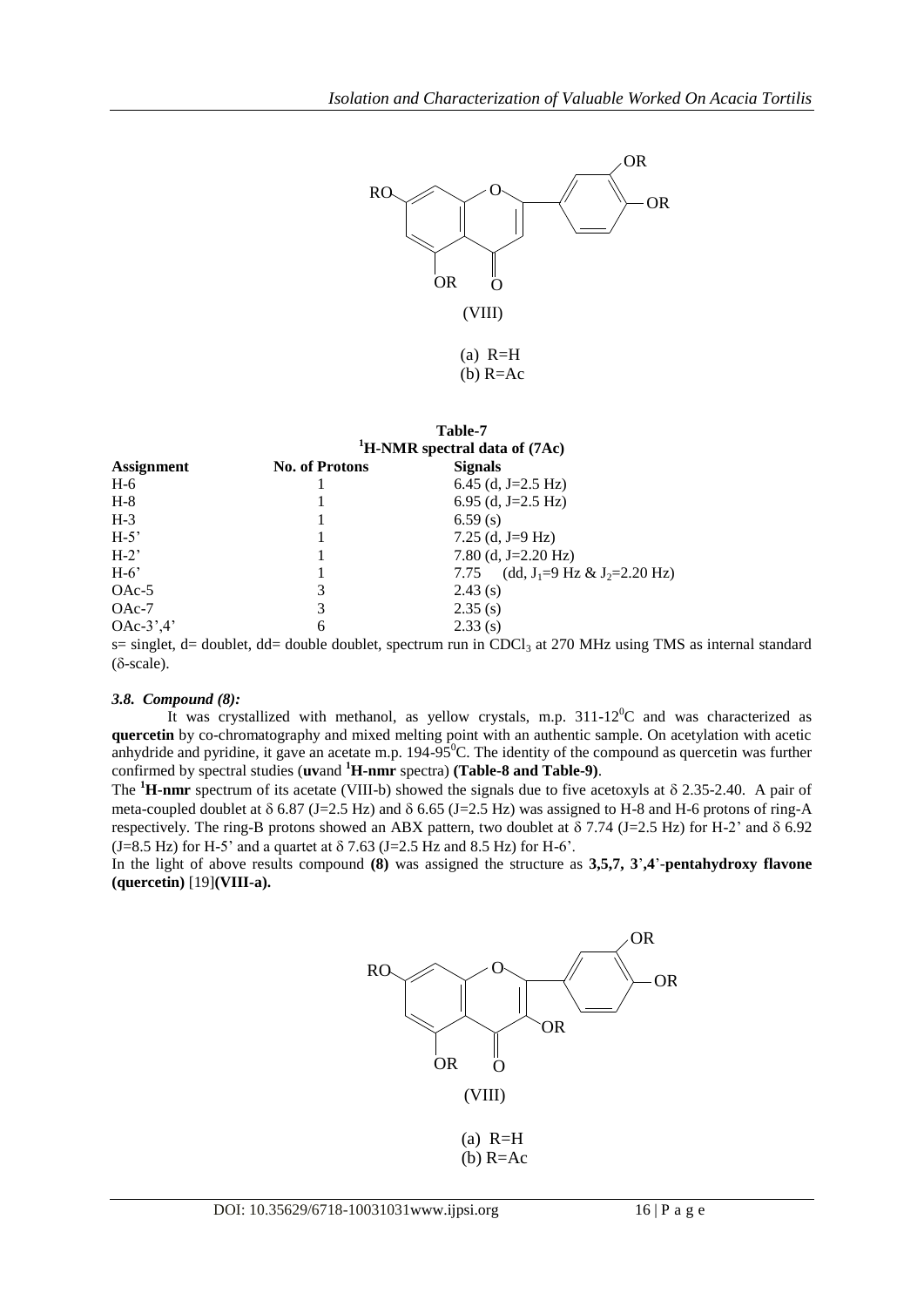|                        |                                           | Table-8                  |  |  |  |
|------------------------|-------------------------------------------|--------------------------|--|--|--|
|                        | UV data of (8) and quercetin              |                          |  |  |  |
| Reagent                | compound $(8)$                            | <b>Ouercetin</b>         |  |  |  |
| MeOH                   | 256,270 sh, 301 sh, 372                   | 255, 269 sh, 301 sh, 370 |  |  |  |
| <b>NaOMe</b>           | 247 sh. 321 (Dec)                         | 247 sh, 321 (Dec)        |  |  |  |
| AICl <sub>3</sub>      | 274, 304 sh, 334, 458                     | 272, 304 sh, 333, 458    |  |  |  |
| AlCl <sub>3</sub> /HCl | 264, 358, 427                             | 265, 301 sh, 359, 428    |  |  |  |
| NaOAc                  | 257 sh, 274, 329, 390                     | 257, 274, 390 (Dec)      |  |  |  |
| $NaOAc/H_3BO_3$        | 264, 303 sh, 389                          | 261, 301 sh, 388         |  |  |  |
|                        |                                           | Table-9                  |  |  |  |
|                        | <sup>1</sup> H-NMR spectral data of (8Ac) |                          |  |  |  |
| <b>Assignment</b>      | <b>No. of Protons</b>                     | <b>Signals</b>           |  |  |  |
| $H-2$                  |                                           | 7.74 (d. J=2.5 Hz)       |  |  |  |

 $H-6$ " 1 7.63 (q,  $J_1=2.5$  Hz,  $J_2=8.5$  Hz)<br> $H-5$ " 1 6.92 (d,  $J=8.5$  Hz) 6.92 (d, J=8.5 Hz)  $H-8$  1 6.87 (d, J=2.5 Hz)  $H-6$  1 6.65 (d, J=2.5 Hz)<br>5 x OAc 15 2.35 (m), 2.40 (s) 5 x OAc 15 2.35 (m), 2.40 (s)

 $s=$  singlet, d= doublet, q=quartet, m=multiplet, spectrum run in CDCl<sub>3</sub> at 100 MHz using TMS as internal standard  $(\delta\text{-scale})$ .

#### *3.9. Compound (9):*

It was eluted from the column by ethylacetate and was crystallized with methanol as pale-yellow granular crystals m.p168<sup>o</sup>C analysed for  $C_{23}H_{18}O_4$ . It gave a greenish brown colour with alcoholic ferric chloride, and a pink colour with sodium amalgum / HCl and yellow colour with conc.  $H_2SO_4$ . The colour test and **uv** absorption,  $\lambda_{\text{max}}$ 262 and inflection at 339 nm indicated isoflavone nucleus, further supported by a singlet in its  ${}^{1}$ **H-nmr** spectrum at  $\delta$  7.86 ascribed to H-2 proton of isoflavone. A red shift of 10 nm with AlCl<sub>3</sub> and 11 nm with NaOAc showed the presence of hydroxyl group at 5 and 7 positions which was further confirmed by the appearance of the singlets at  $\delta$  12.46 and  $\delta$  9.27 in the  ${}^{1}$ **H-nmr** spectrum (**Table-10**).

The  ${}^{1}$ **H-nmr** spectrum displayed a singlet integrating for 3 protons at  $\delta$  2.50 corresponding to methyl group and a pair of meta-coupled doublets of one proton each at  $\delta$  6.17 (J=2.5 Hz) and 6.40 (J=2.5 Hz), attributed to H-6 and H-8 protons of ring-A respectively. Another pair of ortho coupled doublets of four protons each at  $\delta$  6.89 (J=9 Hz) and 7.56 (J=9 Hz) were assigned to H-3',5',3",5" and H-2', 6',2",6" respectively. A solitory one proton singlet at  $\delta$  7.86 was ascribed to H-2 proton of isoflavone. The CH<sub>2</sub> protons appeared at  $\delta$ 2.59.

The assigned structure was further supported by the **mass** spectrum **(Scheme-III)** which showed the molecular ion peak at m/z 358. The RDA fragments appeared at m/z 152, 206 and the base peak was observed at m/z 91 corresponded to tropolium ion.

On the basis of above studies, it was characterized as isoflavone named as **5,7-dihydroxy-4**"**-p-methyl benzyl isoflavone** [17] **(IX).**

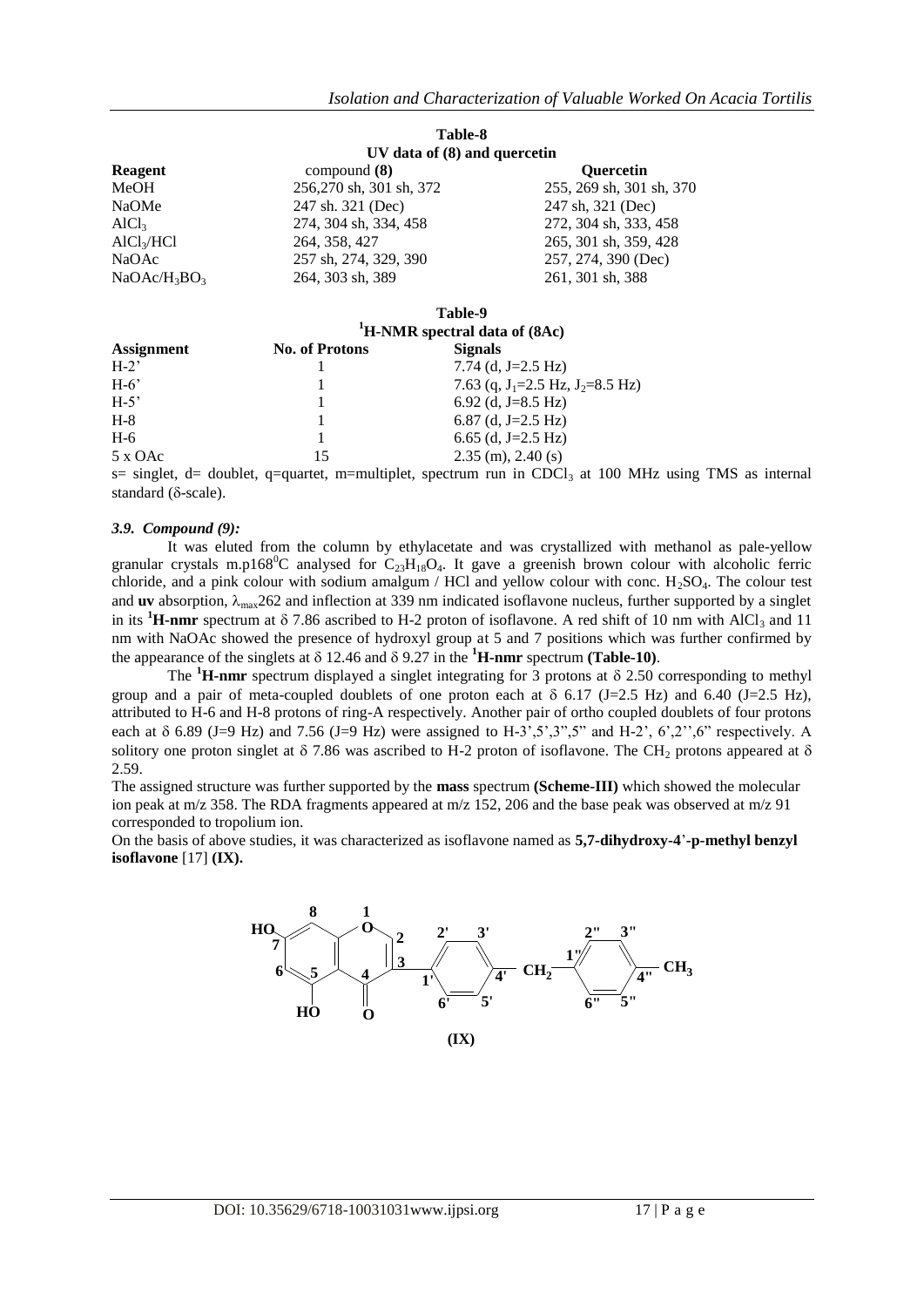|                                                                | <b>Table-10</b>                           |                |  |
|----------------------------------------------------------------|-------------------------------------------|----------------|--|
|                                                                | <sup>1</sup> H-NMR spectral data of $(9)$ |                |  |
| <b>Assignment</b>                                              | <b>No. of Protons</b>                     | <b>Signals</b> |  |
| CH <sub>3</sub>                                                | (3H, s)                                   | 2.50           |  |
| CH <sub>2</sub>                                                | (2H, s)                                   | 2.59           |  |
| $H-6$                                                          | $(1H, d, J=2.5 Hz)$                       | 6.17           |  |
| $H-8$                                                          | $(1H, d, J=2.5 Hz)$                       | 6.40           |  |
| $H-3^{\circ},5^{\circ},3^{\circ\circ},5^{\circ\circ}$          | $(4H, d, J=9 Hz & 2.5 Hz)$                | 6.89           |  |
| $H-2^{\prime}, 6^{\prime}, 2^{\prime\prime}, 6^{\prime\prime}$ | $(4H, d, J=9 Hz & 2.5 Hz)$                | 7.56           |  |
| $H-2$                                                          | (H, s)                                    | 7.86           |  |
| CH <sub>2</sub>                                                | (2H, s)                                   | 2.59           |  |
| $7-OH$                                                         | (1H, brs)                                 | 9.27           |  |
| $5-OH$                                                         | (1H, s)                                   | 12.46          |  |
|                                                                |                                           |                |  |

 $s=$  singlet, brs= broad singlet, d= doublet, spectrum run in DMSO- $d<sub>6</sub>$  at 300 MHz using TMS as internal standard  $(\delta\text{-scale})$ .

#### *3.10. Compound (10):*

Elution of the column by ethylacetate-methanol (9:1) followed by crystallization with methanolchloroform, it gave yellow crystals m.p.  $263-64^{\circ}$ C. The molecular ion peak at m/z 432 and the elemental analysis agreed with the molecular formula as  $C_{21}H_{20}O_{10}$ . A dark reddish colour with magnesium and hydrochloric acid and a red colour on treatment with sodium amalgam, followed by acidification suggested a flavone nucleus for the compound.

The compound **(10)** gave a positive Molish test[20] and a dark brown colour with ferric chloride. The analysis of functional groups revealed the presence of  $\alpha$ ,  $\beta$ -unsaturated >C=O (1650), phenolic OH (3420), and a complex aromatic substitution, besides a strong band at 2950 cm<sup>-1</sup>. The uv spectrum showed  $\lambda^{MeOH}$ <sub>max</sub> at 268 and 335 nm. The red shift of 10 nm with NaOAc in band-II, 11 nm with  $AICI<sub>3</sub>$ and 38 nm with NaOMe in band I (without decrease in intensity) indicated the presence of 5,7 and 4' hydroxyls groups.

Prolonged heating (5 hours) of the glycoside with 0.4 M.HCl failed to hydrolyses the glycoside, suggestive of a C-glycosyl nature of the compound. This was further supported by two bands at 1010 and 1038  $cm^{-1}$  in its **ir** spectrum[21]. The compound (10) was oxidised with FeCl<sub>3</sub>, the sugar obtained was identified as glucose (by m.p., co-chromatography and **glc** of trimethylsilyl derivative). Pyranose structure of glucose was confirmed by periodate oxidation of methyl ether of the glucoside.

On boiling the glucoside **(10)** with hydroiodic acid in phenol, the sugar moiety was decomposed. The resulting product was identified as apigenin (10ag) by comparison of m.p. and spectral data **(uv, ir, 1H-nmr** and **mass)** with those of an authentic sample [22]. The **uv** spectrum of the aglycone was found to be identical with that of glucoside. The acetate of the glucoside, prepared by heating it with acetic anhydride and pyridine gave white crystals (10Ac), m.p. 154-156 $\degree$ C analysed for C<sub>33</sub>H<sub>32</sub>O<sub>16</sub>.

The **<sup>1</sup>H-nmr** spectrum **(Table-11)** exhibited a pair of ortho-coupled doublets integrating for two protons each at  $\delta$  7.40 (J=9 Hz) and  $\delta$  8.10 (J=9 Hz) corresponded to H-3',5' and H-2',6'. Two independent singlets of one proton each at  $\delta$  6.8 and  $\delta$  6.91 were assigned to H-3 and H-6 respectively. The anomeric proton H-1" (glu) appeared as a doublet at  $\delta$  4.64 (J=10 Hz) showing trans diaxial relationship with H-2", while the sugar protons appeared in the range of  $\delta$  3.60-5.70. Three singlets at  $\delta$  2.32, 2.43 and 2.51 integrating for three protons each were attributed to three aromatic acetoxyls at 4,7 and 5 positions. The four aliphatic acetoxyls appeared as a multiplet at  $\delta$  1.72-2.02. The presence of the signals at  $\delta$  1.72 for 2"-OAc and 2.02 for 6"-OAc indicated the presence of sugar moiety at C-8[23]. This was supported by the negative Gibb's test. The location of the sugar at C-8 was further confirmed by the mass fragmentation, as the characteristic fragments at m/z 312 (aglycone attached to  $CH_2$ -CHO) was observed[24].

The other fragments observed were at m/z 283 [aglycone attached with  $CH<sub>2</sub>$ ] and 354 [M<sup>++</sup>-C-glucosyl  $+ H^{+}$ ]. The fragment ion at m/z 270 seemed to be formed by the loss of 2 x CH<sub>2</sub>=C=O groups from m/z 354. The RDA fragments representing ring-A and ring-B were observed at m/z 194  $[A_1]^+$  and at m/z 118  $[B_1]^+$ respectively.

On the basis of the above results, the compound **(10)** was characterized as **vitexin** [25] **(X)**.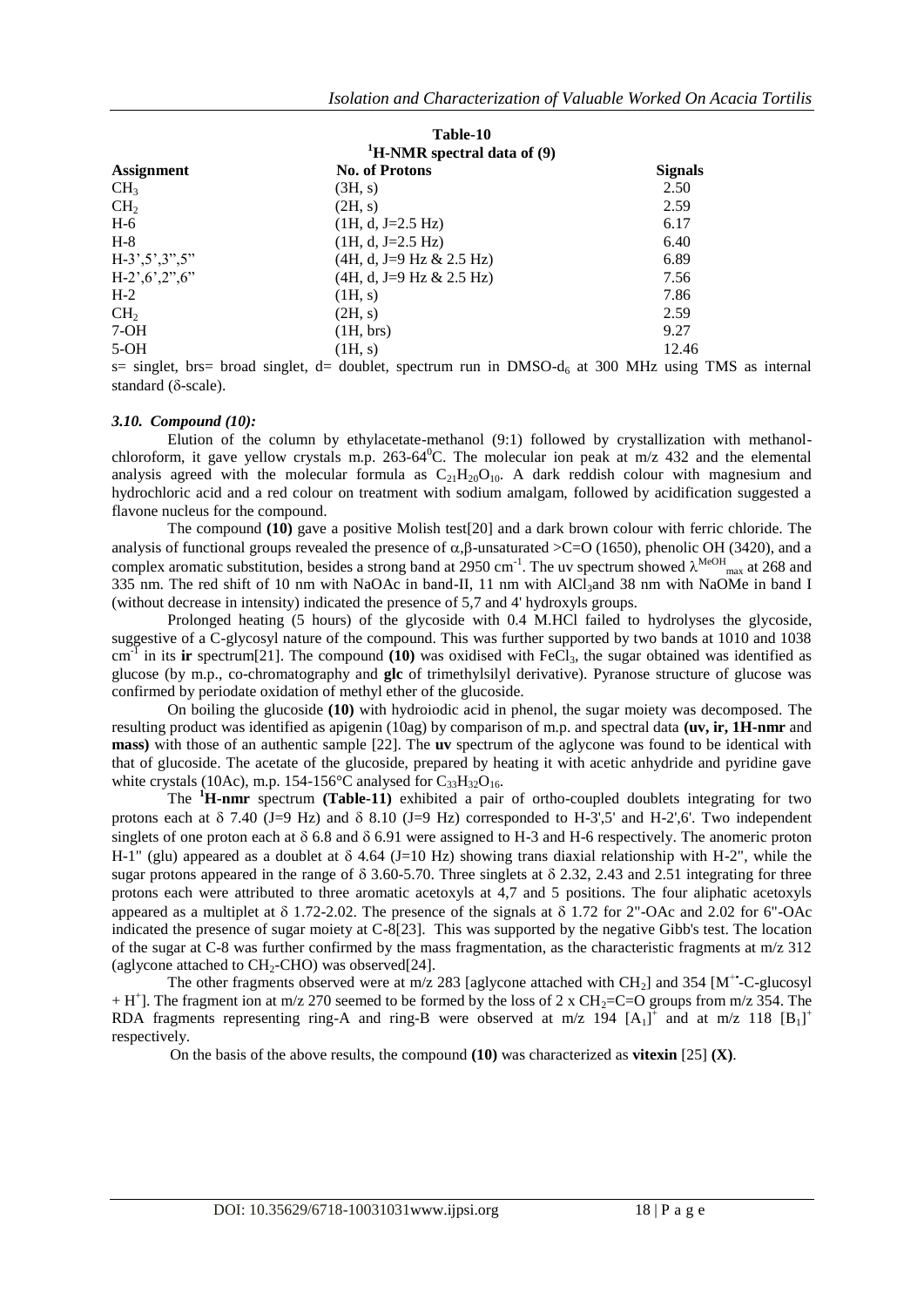

(b)  $R=Ac$ 

|                     | Table-11<br><sup>1</sup> H-NMR spectral data of $(10Ac)$ |                   |  |
|---------------------|----------------------------------------------------------|-------------------|--|
|                     |                                                          |                   |  |
| <b>Assignments</b>  | <b>No. of Protons</b>                                    | <b>Signals</b>    |  |
| $H-3$               |                                                          | 6.8(s)            |  |
| $H-6$               |                                                          | 6.91 $(s)$        |  |
| $H-3', 5'$          | 2                                                        | 7.4 (d, J=9 Hz)   |  |
| $H-2', 6'$          | 2                                                        | $8.1$ (d, J=9 Hz) |  |
| $H-1"$              |                                                          | 4.64 (d, J=10 Hz) |  |
| H-1",2",3",4",5",6" |                                                          | $3.65 - 5.70$ (m) |  |
| Aromatic acetoxyls: |                                                          |                   |  |
| <b>OAc</b>          | 3                                                        | 2.32(s)           |  |
| OAc                 | 3                                                        | 2.43(s)           |  |
| OAc                 | 3                                                        | 2.51(s)           |  |
| Aliphatic acetoxyls | 12                                                       | $1.72 - 2.02$ (m) |  |

s = singlet, m = multiplet, d = doublet, spectrum run in CDCl<sub>3</sub> at 300 MHz., using TMS as internal standard ( $\delta$ scale).

#### *3.11. Compound (11):*

Elution of the column with ethylacetate-methanol (8:2-7:3) followed by crystallization with methanolchloroform afforded pale yellow crystals (100 mg) m.p. $>280^{\circ}$ C. The elemental analysis agreed with the molecular formula  $C_{21}H_{22}O_9$ . It gave red colour with conc.  $H_2SO_4$  and orange to red colour with aqueous NaOH suggesting it to be a chalcone[26,27]. Positive Molish test[20] indicated it to be a chalcone glycoside. The **ir** spectrum showed the characteristic bands at 2965 (br, chelated OH), 1684 (C=O) and 1462 (C=C) cm<sup>-1</sup>. **UV** spectrum showed the absorptions at 365 nm (Band-I) and at 245 nm (Band-II). A red shift of 71 nm with AlCl3/HCl in Band-I showed the presence of chelated-hydroxyl group[28]. **Compound (11)**gave greenish brown colour with alcoholic FeCl<sub>3</sub>, indicating the presence of 2' and 6' hydroxyl groups. The placement of hydroxyl groups at 2" and 6" positions was justified by its **<sup>1</sup>H-nmr** spectrum **(Table-12)** which showed two exchangeable hydroxyl groups with  $D_2O$  by the off-field signals at  $\delta$  13.6 (2'-OH) and at  $\delta$  12.85 (6'-OH).

Acetylation of the glycoside **(XI-a)** with acetic anhydride and pyridine afforded an acetate **(XI-b)**m.p 178<sup>o</sup>C. Its <sup>1</sup>**H-nmr** spectrum indicated it to be an hexaacetate derivative as it exhibited the presence of six acetoxyl groups (two aromatic and four aliphatic). A six protons singlet at  $\delta$  2.52 was ascribed to the aromatic acetoxyl at 2" and 6"-position while the aliphatic acetoxyls integrating for twelve protons appeared as a multiplet in the range of  $\delta$  1.78-2.05. A pair of meta coupled doublets at  $\delta$  6.24 (J=2.0 Hz) and  $\delta$  6.26 (J=2.0 Hz) were assigned to 3" and 5" protons of ring-A respectively. The ring-B protons (2,3,4,5,6) appeared as multiplet in the range of  $\delta$  6.77-6.85. A pair of doublets at  $\delta$  6.97 (J=15 Hz) and 7.85 (J=15 Hz) were accounted for  $\alpha$  and  $\beta$ protons of chalcone. The sugar protons appeared as multiplet in the range of 3.5-4.32 and 5.22-5.50. While the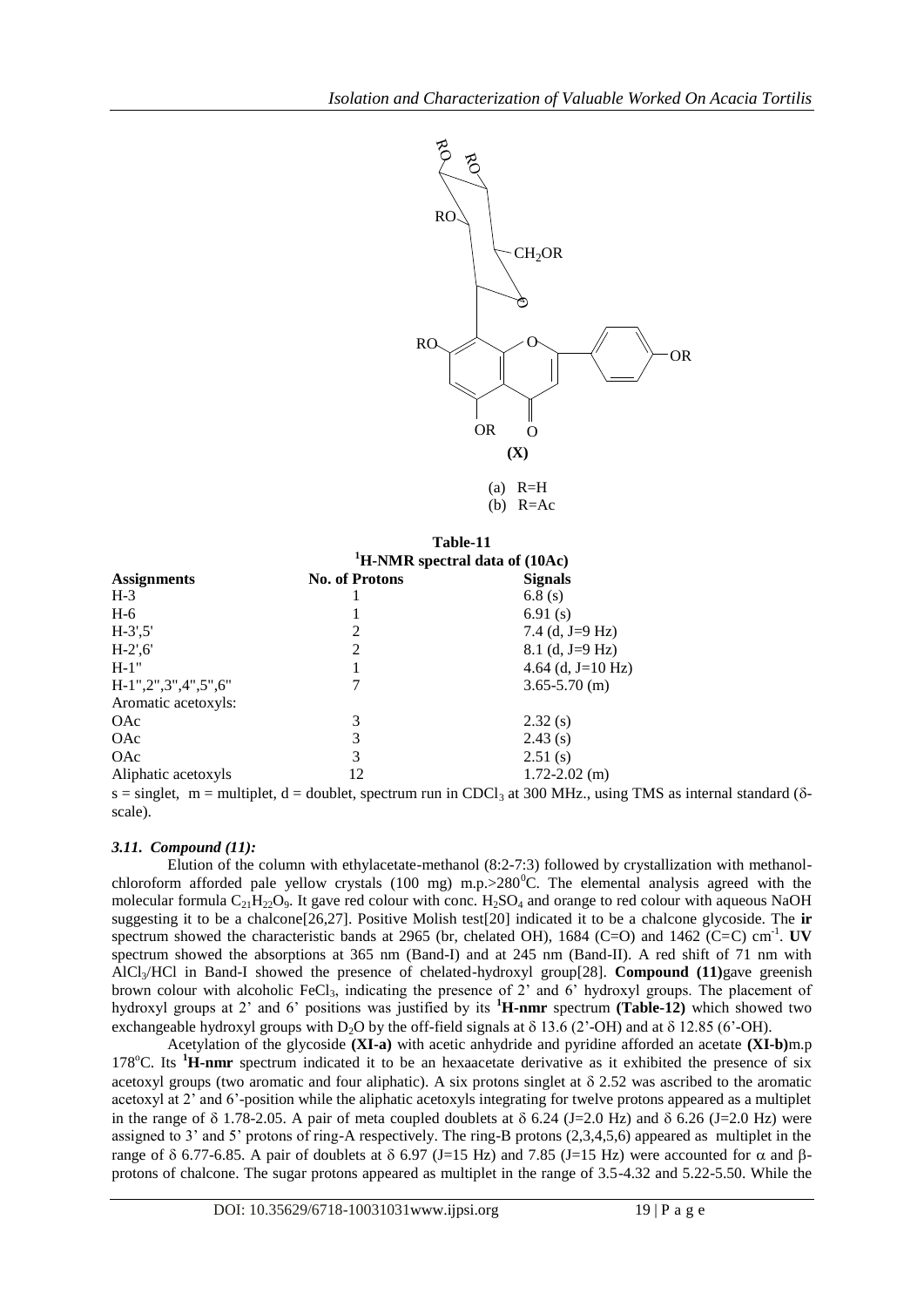anomeric proton of glucose (H-1") was centered as doublet at  $\delta$  4.1 (J=9 Hz). The coupling constant supporting the  $\beta$ -linkage of glucose.

**Compound (11)**on hydrolysis with 6% HCl yielded a sugar and an aglycone. The sugar was identified as glucose by  $R_f$  value and co-chromagraphy with an authentic sample of glucose.

The ultra-violet and infrared spectra of the aglycone and its derivatives showed that it contained a conjugated carbonyl group and three phenolic hydroxyl groups. It gave greenish brown colour with ferric chloride. The hydroxyl groups were placed at 2" and 6" positions of the chalcone as discussed above. The remaining hydroxyl group was placed at 4"-position since it gave a red colour with vanillin-HCl reagent[29] and a red shift of 62 nm in band I with NaOMe in its **uv** spectrum (absent in glycoside). Thus, all the three hydroxyl groups were placed in ring-A with no substitution in ring-B (alkaline fusion of the aglycone gave benzoic acid). The presence of a free 4"-OH group in the aglycone which was not found in the glycoside indicated the sugar linkage in the chalcone at 4"-position.

The **<sup>1</sup>H-nmr** of the aglycone exhibited a pair of meta-coupled doublets at  $\delta$  6.20 (J=2.0 Hz) and  $\delta$ 6.23 (J=2.0 Hz) for H-3' and H-5' protons respectively. The ring-B protons  $(H-2,3,4,5,6')$  appeared in the range of  $\delta$  6.75-6.82. The remaining  $\alpha, \beta$  protons of the chalcone resonated as a doublet at  $\delta$  6.95 (J=15 Hz, H- $\alpha$ ) and  $\delta$  7.81 (J=15 Hz, H- $\beta$ ). Therefore, the aglycone was characterized as  $2^{\prime}$ , 4<sup>'</sup>, 6<sup>'</sup> **trihydroxychalcone**[30,31]**(XI)**.

The quantitative estimation of the sugar by somogyi"s copper-micro method[32] showed the presence of 1 mole of glucose per mole of the aglycone.

The **mass** spectrum **(Scheme-IV)** of the glycoside (XI-a) was in full agreement with the assigned structure of the glycoside. It showed the presence of glucose at m/z 180 and an aglycone at m/z 256. The retro-Diels-Alder fragmentation pattern was observed by peaks at m/z 152, 131,126 and 104, supporting the presence of three hydroxyl groups in ring-A and no-hydroxyl group in ring-B. It was further confirmed by the degredation[33] of the aglycone with 50% KOH which gave phloroglucinol and cinnamic acid which were identified by co-TLC with authentic samples.

On the basis of the above results the compound  $(11)$  was thus characterized as  $2^{\prime}$ **,6**<sup>2</sup> **dihydroxychalcone-4**"**-O-glucoside**[25]**(XI-a)**.



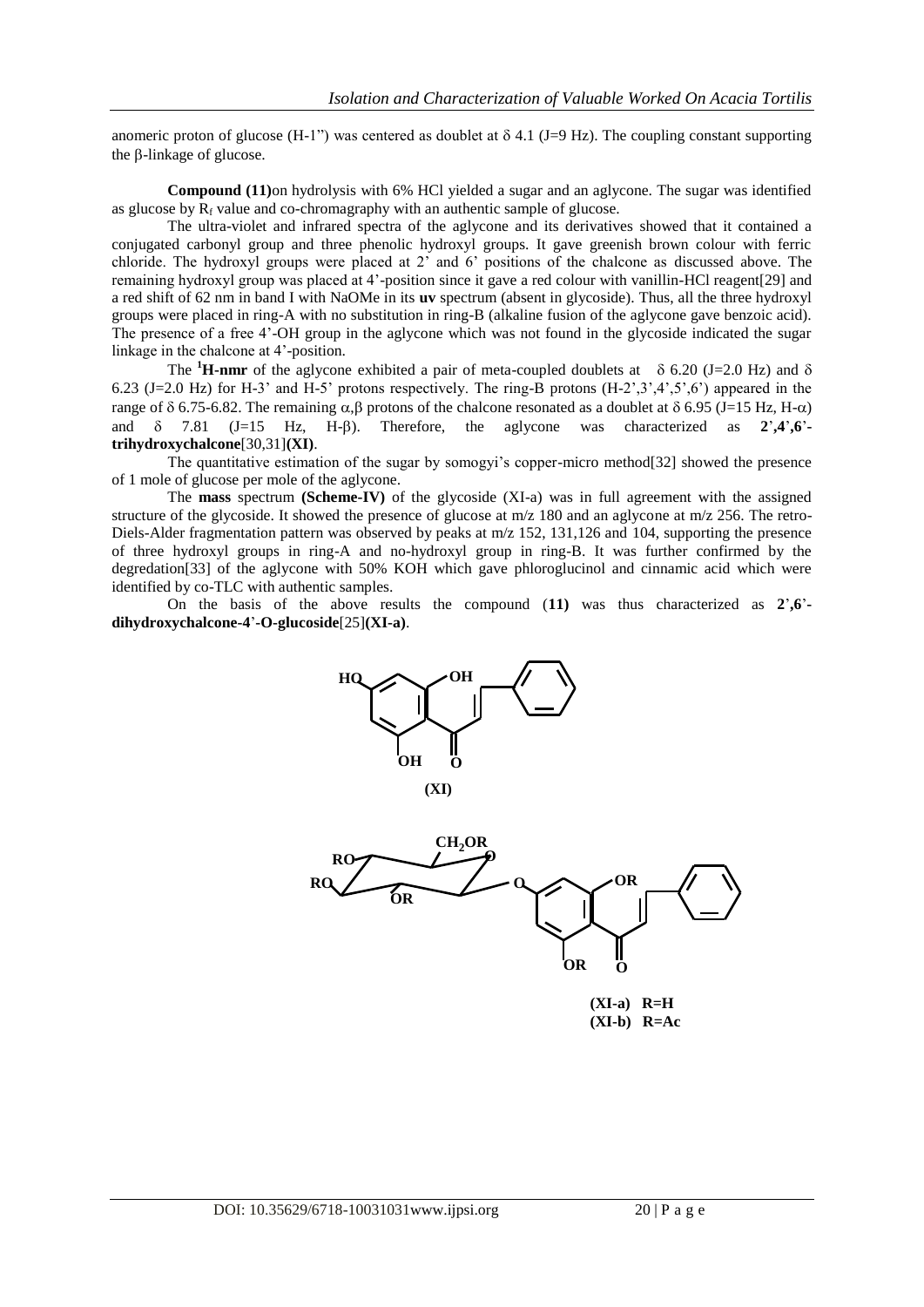|                                   | Table-12                                     |                    |
|-----------------------------------|----------------------------------------------|--------------------|
|                                   | <sup>1</sup> H-NMR spectral data of $(11Ac)$ |                    |
| <b>Assignment</b>                 | <b>No. of Protons</b>                        | <b>Signals</b>     |
| OAc- $2^{\prime}$ ,6 <sup>'</sup> | 6                                            | 2.52(s)            |
| $H-3'$                            |                                              | 6.24 (d, J=2.0 Hz) |
| $H-5'$                            |                                              | 6.26 (d, J=2.0 Hz) |
| $H-2,3,4,5,6$                     | 5                                            | $6.77 - 6.85$ (m)  |
| $H-\alpha$                        |                                              | 6.97 (d, J=15 Hz)  |
| $H-\beta$                         |                                              | 7.85 (d, J=15 Hz)  |
| Sugar protons:                    |                                              |                    |
| H-1" (anomeric)                   |                                              | 4.1 (d, J=9 Hz)    |
| $H-1", 2", 3", 4"$                | 4                                            | $3.5 - 4.32$ (m)   |
| $H-5", 6"$                        | 3                                            | $5.22 - 5.50$ (m)  |
| <b>Sugar acetoxyls:</b>           |                                              |                    |
| $H-2", 3", 4", 6"$                | 12                                           | $1.78 - 2.05$ (m)  |
|                                   |                                              |                    |

s= singlet, d= doublet, m=multiplet, spectrum run in DMSO at 300 MHz using TMS as internal standard ( $\delta$ scale).

## **IV. EXPERIMENTAL**

The melting points were taken on a Kofler block and are uncorrected. All **UV**spectra were measured on Beckmann Model DU and Pye Unicam PU-8800 spectrophotometers in methanol / ethanol. **IR** spectra were taken on Shimadzu IR-408 Perkin Elmer 1800 (FTIR). The **MS** and **<sup>1</sup>H-NMR** spectra were obtained from different institutes. The **MS** spectra were mostly measured in E.I. mode on Jeol D-300 while, the **<sup>1</sup>H-NMR** spectra were usually recorded on JEOL 4H-100 MHz, Brucker dpx 200 MHz and 270 MHz and in CDCl<sub>3</sub> /  $DMSO-d<sub>6</sub>$  using TMS as internal standard. The silica gel used for different chromatographic purposes, was obtained from E. Merck (India), E. Merck (Germany) and SRL (India). TLC solvent systems used were benzene-pyridine-formic acid (BPF, 36:9:5) and toluene-ethylformate-formic acid (TEF, 5:4:1). Alcoholic ferric chloride solution, were used as spray reagents for visualization of spots on TLC.

#### *4.1. Plant material*

Leaves of *A.tortilis* were collected from Yemen in the month of March. It was identified by Prof. Wazahat Hussain, Department of Botany, A.M.U., Aligarh, India. The voucher specimen has been deposited at Department of Botany, A.M.U., Aligarh.

#### *4.2. Extraction and isolation*

The dried and powdered leaves of *Acacia tortilis* (3 kg) were exhaustively extracted with light petroleum ether (60-80), benzene and finally with methanol. The petrol and benzene concentrate gave positive test for triterpenes. On TLC examination, these concentrates showed number of spots in different solvent systems (Petrol-benzene and petrol-ether) with the same  $R_f$  values. The above two concentrates were therefore mixed together. The combined concentrate was chromatographed over silica-gel column, using successively petrol (A), petrol-benzene  $(9:1-B_1, 8:2-B_2, 7:3-B_3, 6:4-B_4, 1:1-B_5)$  and benzene (C) as eluting solvents. Appropriate fractions ( $\mathbf{i}$ **r**. Spectra and TLC) were combined. The fractions A and  $B_1$  on concentration gave a yellowish green oil of fatty nature and was not further examined. The fractions  $B_2$  and  $B_3$  on TLC examination (silica-gel, petrol-benzene 1:1) showed two major spots with the same  $R_f$  values. The above two fractions were therefore mixed together and subjected to column chromatography over silica-gel followed by fractional crystallization, afforded two crystalline TLC homogenous substances, marked as **(1)** and **(2)**. The fractions B4,  $B_5$  and C were found to be having the same composition with varying concentrations of the compounds. The three fractions were combined together. Repeated column chromatography over silica gel column using petrolbenzene mixtures in different ratios gave three compounds containing very minor impurities. Several crystallizations by appropriate solvent, gave pure compounds labeled as **(3), (4)** and **(5)**.

The methanol extract was concentrated by heating over a boiling water bath, a brown gummy mass was obtained. It gave positive colour test for flavonoids. The examination in toluene-ethylformate-formic acid (TEF 5:4:1) and benzene-pyridine-formic acid (BPF 36:9:5) systems showed it to be mixture of several compounds. The brown gummy mass was purified by refluxing it with petroleum ether, benzene and chloroform. The semisolid mass left behind was subjected to silica gel column chromatography. Fractional elution with benzene-ethyl acetate (1:1) and ethylacetate yielded four compounds. They were purified by repeated crystallization and labelled as **(6)**, **(7), (8)** and **(9)**. Further elution of the column with ethylacetate-methanol mixture gave two compounds labeled as **(10**) and **(11)**.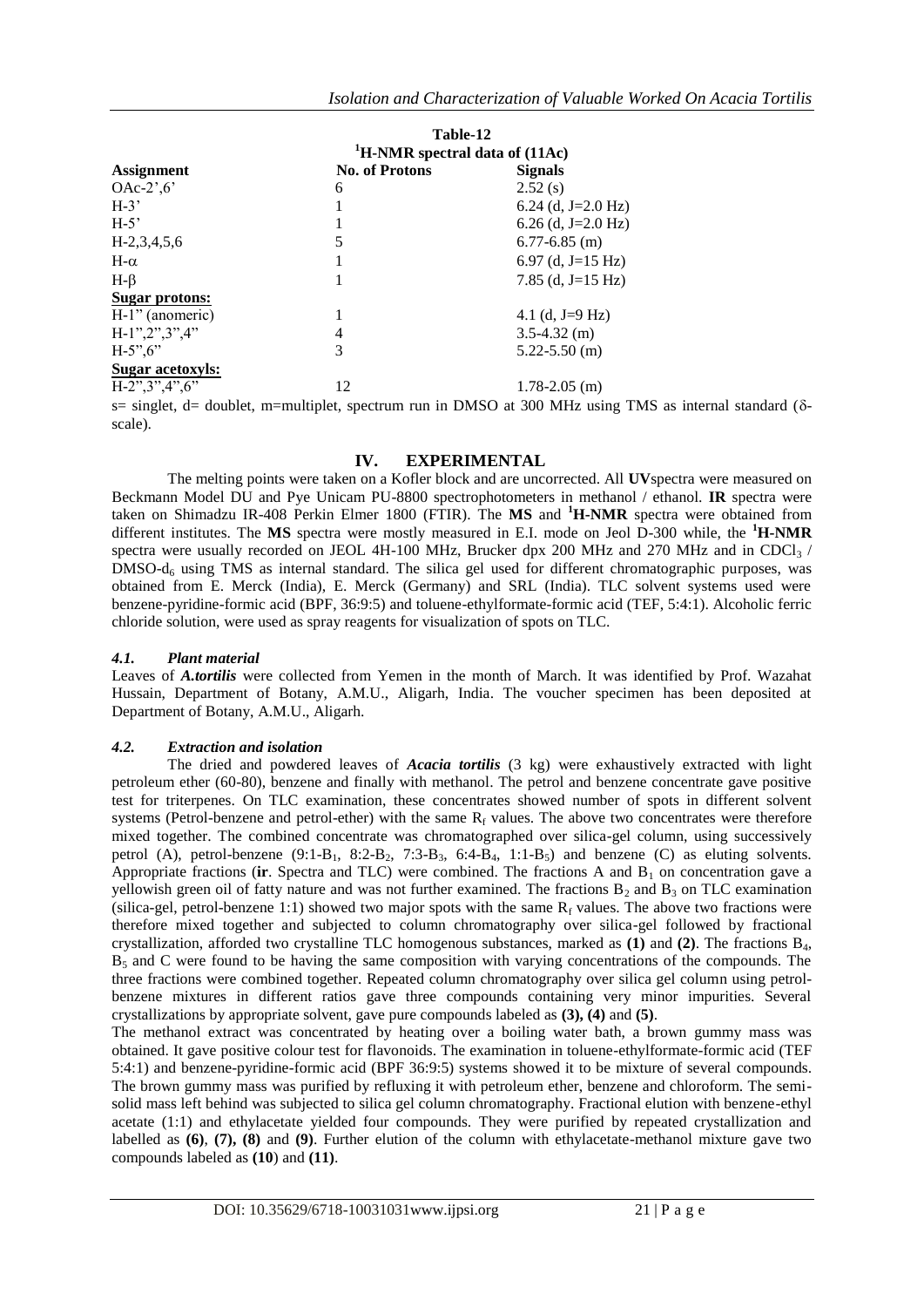# *4.3. Compound (1):*

Elution of the column with petrol-benzene (4:1) afforded a solid substance which on crystallization with benzene-petrol gave white shining crystals **(1)** (500mg), m.p 165-66°C,  $[\alpha]_D^{20} + 24.54$  (CHCl<sub>3</sub>). It gave positive Lieberman-Burchard and Nollers tests and yellow colour with tetranitromethane.

Analysed for  $C_{30}H_{48}O$ : Calcd.: C, 84.9; H, 11.37%. Found: C, 84.7; H, 11.1%

# $\textbf{IR}, \upsilon^{\textbf{KBr}}_{\text{max}} \textbf{cm}^{-1}$

3360 and 1030 cm<sup>-1</sup> (OH), 1630 and 1445 (C=C), 1375 (geminal dimethyl), 875 (terminal methylene).

# $^{1}$ **H-NMR** (300 MHz, CDCl<sub>3</sub>) on  $\delta$ -scale:

0.82 (3H, s), 0.91 (6H, s), 0.93 (3H, s), 0.99 (6H, s), 1.68 (3H, s), 1.34- 1.65 (CH<sub>2</sub> – Protons), 4.57 and 4.68 (>C=CH<sub>2</sub>), 4.85 ( $\Delta$ <sup>12</sup>-double bond), 3.20 (1H, m, CH-OH, 3-OH).

# **<sup>13</sup>C-NMR (300 MHz, CDCl3) on -scale:**

 35.52 (C-1), 25.09 (C-2), 78.88 (C-3), 37.31 (C-4), 55.25 (C-5), 18.26 (C-6), 34.23 (C-7), 39.94 (C-8), 50.38 (C-9), 37.64 (C-10), 20.87 (C-11), 129.63 (C-12), 142.68 (C-13), 47.92 (C-14), 29.76 (C-15), 33.27 (C-16), 48.25 (C-17), 51.15 (C-18), 55.44 (C-19), 150.90 (C-20), 27.37 (C-21), 38.35 (C-22), 31.27 (C-23), 19.25 (C-24), 16.63 (C-25), 16.05 (C-26), 15.34 (C-27), 17.94 (C-28), 109.25 (C-29), 21.04 (C-30).

## **Mass, m/z:**

424 (M<sup>+</sup>, 100%), 409 (M<sup>+</sup>•CH<sub>3</sub>, 30%), 217 (70.3%), 207 (15%), 205 (20%), 201 (42%), 256 (9%), 190 (29%), 189 (31%), 188 (78%), 174 (35%), 207 (15%).

## **Acetylation of Compound (1):**

The compound **(1)** (60 mg) was treated with pyridine (2 ml) and acetic anhydride (4 ml), allowed to stand overnight at room temperature and then heated on a water bath for 2 hours. The reaction mixture was cooled and poured over crushed ice with constant stirring. Dirty white mass separated was filtered under suction and washed thoroughly with water. The solid thus obtained was crystallized from chloroform-methanol as fine needle shaped crystals  $(35 \text{ mg})$  m.p  $152^{\circ}$ C.

## $^{1}$ **H-NMR** (300 MHz, CDCl<sub>3</sub>) on  $\delta$ -scale:

0.87 (3H, s), 0.93 (6H, s), 0.96 (3H, s), 1.02 (6H, s), 1.68 (3H, s), 1.36- 1.59 (m, CH<sub>2</sub> protons), 4.56 and 4.68  $( >C=CH<sub>2</sub>), 4.85$  (s,  $\Delta^{12}$ -double bond), 2.17 (3H, s, OAc), 3.17-3.21 (m, CH-OAc, C-3-OAc).

## 4.4.*Compound (2):*

Compound **(2)** was obtained by the elution of the column with petrol-benzene (7:3) and crystallized with chloroform-methanol as white shining crystals  $(50 \text{ mg})$ , m.p.195<sup>o</sup>C. Elemental analysis agreed with the molecular formula  $C_{30}H_{46}O$ .

Analysed for  $C_{30}H_{46}O$ :

Calcd.: C, 85.30; H, 10.9%. Found: C, 85.28; H, 10.8%

 $\textbf{IR}, \upsilon^{\text{KBr}}_{\text{max}} \textbf{cm}^{-1}$ : 1700 (C=O), 1450 (C=C), 1375 (geminal dimethyl), 845 (terminal methylene,  $=$  CH<sub>2</sub>)

## $^{1}$ **H-NMR** (300 MHz, CDCl<sub>3</sub>) on  $\delta$ -scale:

0.79 (3H, s), 0.94 (6H, s), 1.02 (3H, s), 1.03 (3H, s), 1.05 (3H, s), 1.68 (3H, s), 1.3-1.57 (CH<sub>2</sub> protons), 4.52, 4.57 (>C=CH<sub>2</sub>), 4.86 ( $\Delta$ <sup>12</sup>-double bond), 1.96-2.26 (m, -CH<sub>2</sub>).

# **<sup>13</sup>C-NMR (300 MHz, CDCl3) on -scale:**

38.52 (C-1), 25.27 (C-2), 206.1 (C-3), 37.62 (C-4), 54.88 (C-5), 19.68 (C-6), 33.81 (C-7), 39.85 (C-8), 50.50 (C-9), 37.36 (C-10), 20.92 (C-11), 129.86 (C-12), 142.55 (C-13), 47.25 (C-14), 29.18 (C-15), 33.32 (C-16), 43.35 (C-17), 46.80 (C-18), 40.64 (C-19), 123.45 (C-20), 27.48 (C-21), 39.30 (C-22), 31.30 (C-23), 21.68 (C-24), 15.93 (C-25), 16.54 (C-26), 14.46 (C-27), 23.66 (C-28), 121.51 (C-29), 26.21 (C-30).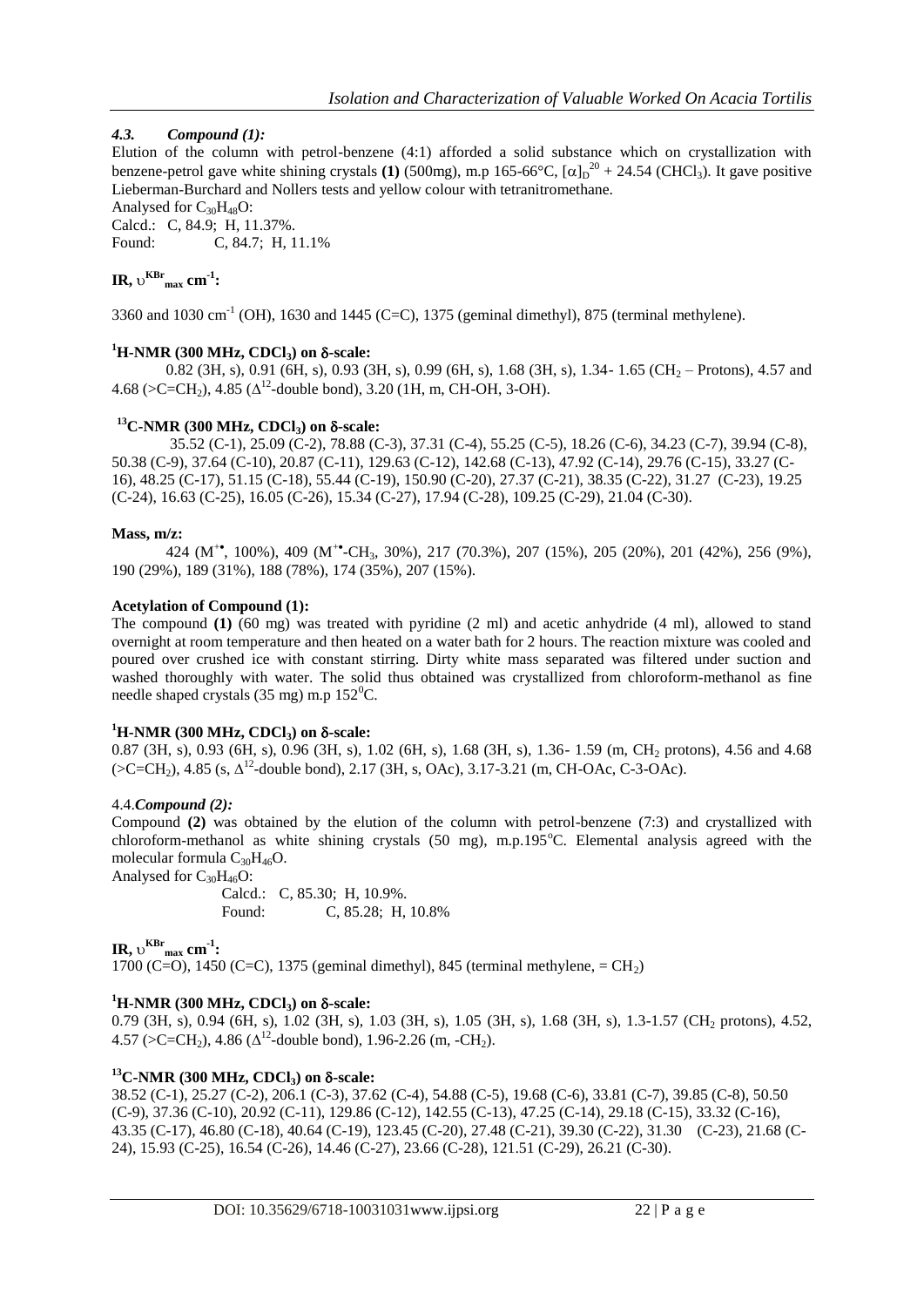# **Mass, m/z:**

422 (M<sup>+</sup> , 44%), 407 (M<sup>+</sup> -CH3, 41%), 256 (10), 206 (7), 188 (79%), 174 (35%), 176 (100%)

# **Bromination of lupan-3-ol, 12, 20-diene:**

**Lupan-3-ol, 12, 20-diene** (50 mg) was dissolved in ether (10 ml) and then bromine solution (5 ml) [prepared by dissolving sodium acetate (anhydrous) (1 gm) in acetic acid (glacial) (100 ml) and bromine (9.5 ml) is add] was added gradually with constant shaking under cold conditions  $0.5^\circ$ . When the addition was complete it was kept under the same conditions with occasional shaking for another 15 minutes and then cold water ( $\approx$ 50 ml) was added. Organic matter was extracted with ether washed with water, NaHCO<sub>3</sub> (5%) solution, and sodium thiosulphate solution (5%) and again with water successively. The ethereal layer was dried over sodium sulphate anhydrous and then the solvent was evaporated to give a solid mass (40 mg) which gave positive Beilstein test and a negative nitromethane test.

The solid thus obtained was suspended in acetone (20 ml) cooled in an ice bath and then Jones reagent (5 ml) was added dropwise with constant stirring. When the Jones reagent was added the stirring was continued for a further period of 10 minutes and cold water (50 ml) was added. The organic matter was extracted with ether and washed thoroughly with water to make it neutral. The ethereal layer was dried over anhydrous sodium sulphate and then the solvents were removed by evaporation to give a semisolid mass (25 mg) which gave a positive Beilstein test.

The semisolid thus obtained was dissolved in dry ether (20 ml) and acetic acid (5 ml) then zinc dust (2 gm) was gradually added over a period of 30 minutes with constant shaking. When the addition of zinc was complete it was filtered and the filtrate was washed thoroughly with water to remove acid, the ether layer was dried over anhydrous sodium sulphate and the residue was crystallized from methanol to give the compound **(2)** (10 mg) (along with mother liquour having other compounds), mp,.m.m.p. and TLC identical with the sample **(2)** obtained from natural sources.

# *4.5. Compound (3):*

Compound **(3)** was obtained on elution of the column with petrol-benzene (1:1). After repeated crystallization with chloroform-methanol, it gave white needle shape crystals, m.p. 262-64°C (150 mg). Analysed for  $C_{30}H_{50}O$ :

Calcd.: C, 84.50; H, 11.3%.<br>Found: C, 84.47: H C, 84.47; H, 11.1%

## $^{1}$ **H-NMR** (200 MHz, CDCl<sub>3</sub>) on  $\delta$ -scale:

0.72 (3H, s, CH<sub>3</sub>), 0.87 (3H, s, CH<sub>3</sub>), 0.89 (3H, s, CH<sub>3</sub>), 0.92 (3H, s, CH<sub>3</sub>), 0.95 (6H, s, 2CH<sub>3</sub>), 1.05 (3H, s, CH<sub>3</sub>), 1.18 (3H, s, CH<sub>3</sub>), 1.25, 1.34, 1.45, 1.52, 1.58 (22 protons, m, -CH<sub>2</sub>), 2.26-2.41 [3H, m, (C<sub>2</sub>-2H and C<sub>4</sub>-1H)].

 $\textbf{IR}, \mathbf{v}^{\textbf{KBr}}$ <sub>max</sub> cm<sup>-1</sup>:

2900 (CH, str), 1705 (>C=O), 1455, 1385, 1355, 1170, 1070.

## **Mass, m/z:**

426 (M<sup>+</sup> , 92%), 411 (40), 341 (32), 303 (70), 273 (100).

## *4.6. Compound (4):*

Compound **(4)** obtained by elution of the column with petrol-benzene (2:3) and crystallized as white needles from chloroform-methanol, m.p. 198°C,  $R_f = 0.63$  (benzene-chloroform, 8:2). It gave positive Liebermann-Burchard test.

## $^{1}$ **H-NMR** (100 MHz, CDCl<sub>3</sub>) on  $\delta$ -scale:

0.78 (3H, s), 0.83 (3H, s), 0.88 (6H, s), 0.95 (3H, s), 0.98 (3H, s), 1.0 (3H, s), 1.14 (3H, s), 1.08, 2.01 (-CH<sup>2</sup> and -CH protons of cyclic system and side chain), 3.01 (1H, dd, J=9 Hz and 7 Hz), 4.88 (a broad singlet, 1H, OH proton), 5.21 (1H, m, olefinic proton).

# $\textbf{IR}, \upsilon^{\textbf{KBr}}$ <sub>max</sub> cm<sup>-1</sup>:

3360 (OH), 2960, 2880, 1650, 1465 (C=C), 1040 and 980 cm<sup>-1</sup>.

**Mass, m/z:** 426 [M] $^+$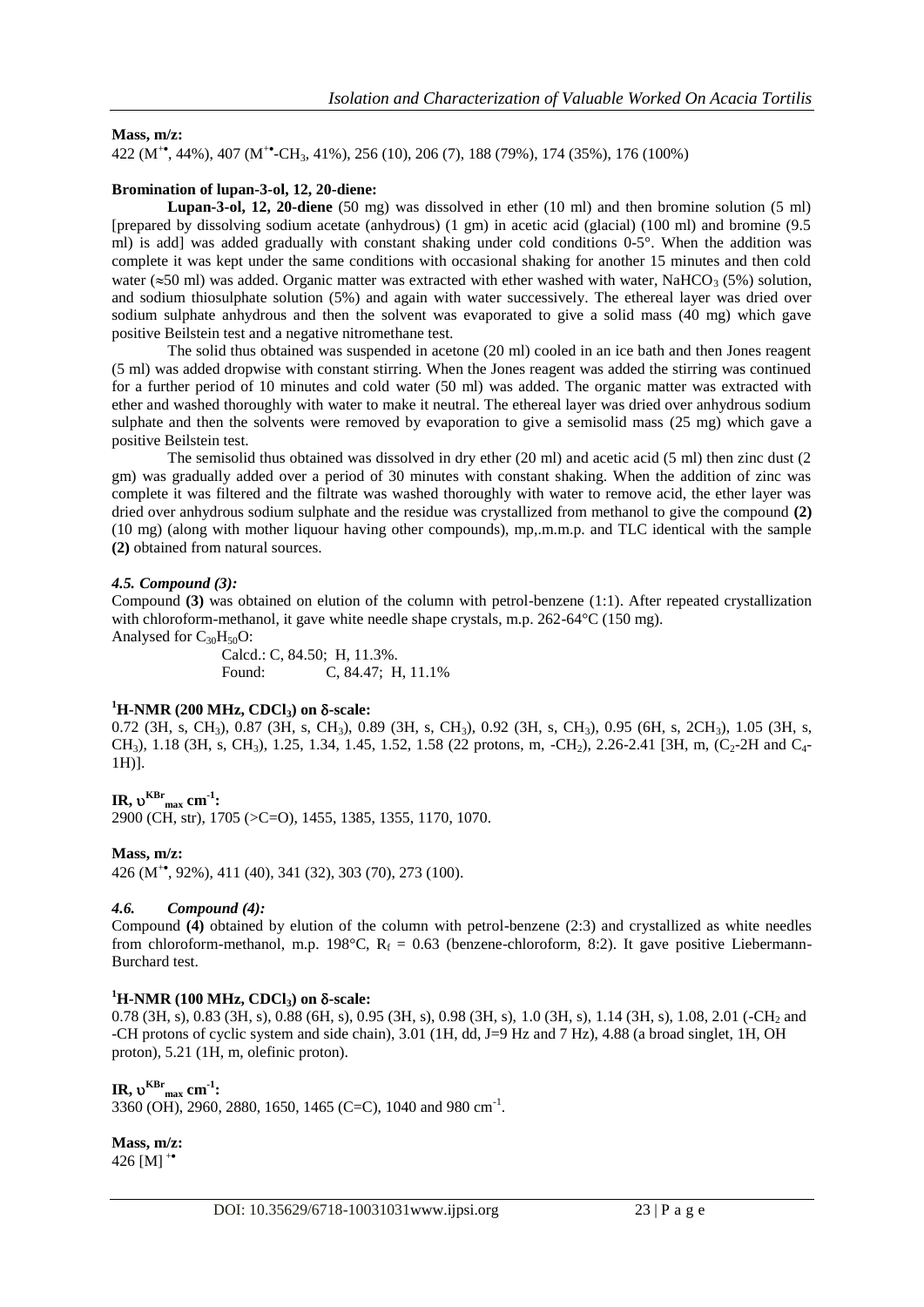## **Acetylation of Compound (4):**

The compound **(4)** (25mg) was acetylated by heating it with acetic anhydride (1 ml) and pyridine (0.5 ml) on a boiling water bath for 4 hours. The reaction mixture was cooled at room temperature and poured over crushed ice. The solid obtained was washed well with water and dried. On crystallization from chloroform-methanol, it gave colourless needles m.p. 241-42°C,  $[\alpha]_D^{23} + 68.9^\circ$ .

# $\textbf{IR}, \mathbf{v}^{\textbf{KBr}}$ <sub>max</sub> cm<sup>-1</sup>:

1722 and 1240 (OAc), 1635, 812.

## $<sup>1</sup>**H**$ -NMR (CDCl<sub>3</sub>) on δ-scale:</sup>

0.84 (3H, s, H-28), 0.89 (12H, s, H-23, 24, 29, 30), 0.96 (6H, s, H-25, 26), 1.14 (3H, s, H-27), 2.08 (3H, s, OAc), 4.54 (1H, dd, J=6 Hz, H-3 $\alpha$ ), 5.20 (1H, t, J=3.5 Hz, H-12).

## *4.7. Compound (5):*

Elution of the column with petrol-benzene (3:7) gave a TLC homogeneous substance which on repeated crystallization from chloroform-ethanol afforded white needle shaped crystals (70 mg) m.p. 136-37°C. It gave an acetate (Ac<sub>2</sub>O/py), m.p. 114-15°C,  $[\alpha]_D - 48.5^\circ$  (CHCl<sub>3</sub>) and monobenzoate, m.p. 145-46°C.

 $\textbf{IR}, \upsilon^{\textbf{KBr}}_{\text{max}} \textbf{cm}^{-1}$ 

3340 (OH), 1055, 1655, 840 (C=C), 1460, 1375 (C-Me<sub>2</sub>).

## $^{1}$ **H-NMR** (90 MHz CDCl<sub>3</sub>) on  $\delta$ -scale:

0.70 (3H, s, 18-Me), 0.80 (3H, d, J=6.8 Hz, 28-Me), 0.88 (6H, d, J=6.5 Hz, 26, 27-Me), 0.92 (3H, d, J=6.5 Hz, 21-Me), 1.02 (3H, s, 19-Me), 3.56 (1H, m, 3-ax-H), 5.36 (1H, m, olefinic proton), 1.07-2.34 (-CH<sup>2</sup> and –CH protons of cyclic system side chain).

#### **Mass, m/z:**

414  $[M]^{+}$ 

## *Acetylation of Compound (5):*

Crystalline **(5)** (30 mg) was treated with acetic anhydride (2 ml) and pyridine (1 ml) and allowed to stand overnight at room temperature and then heated on a steam bath for 2 hours. After usual work up the solid was washed well with water and dried. On several crystallization from chloroform-methanol it gave colourless flakes (15 mg), m.p. 114-15°C  $[\alpha]_{D}^{17}$ –48.5°.

Analysed for  $C_{31}H_{52}O_2$ : Calcd.: C, 81.57; H, 11.40%. Found: C, 81.52; H, 11.37%

 $\textbf{IR}, \upsilon^{\textbf{KBr}}$ <sub>max</sub> cm<sup>-1</sup>:

2930, 2850, 1730, 1660, 1460, 1380, 1260, 960.

#### *Benzoate Formation:*

The **compound (5)** (40 mg) was treated with benzoyl chloride (1 ml) and pyridine (0.5 ml), the mixture was allowed to stand at room temperature overnight and then heated for about 6 hours on a water bath. The reaction mixture was cooled and ice-cold water was added. The solid thus separated was filtered, washed with aqueous solution of potassium hydroxide (KOH) (2%) and then with water. It was crystallized from methanol, m.p. 145-  $46^{\circ}$ C (25 mg),  $[\alpha]_D^{17}$ -7.52°.

#### *4.8. Compound (6):*

The benzene-ethylacetate fractions (1:1) of the column were found to be identical on TLC and therefore pooled together. Recovery of the solvent gave a gummy mass. On TLC examination it showed the presence of one major compound along with some minor impurities which were removed by crystallization with benzeneacetone, and yellow shining crystals of **(6)** were obtained m.p. 352°C. Analysed for  $C_{15}H_{10}O_5$ :

Calcd.: C, 66.66; H, 3.70%. Found: C, 66.78; H, 3.74%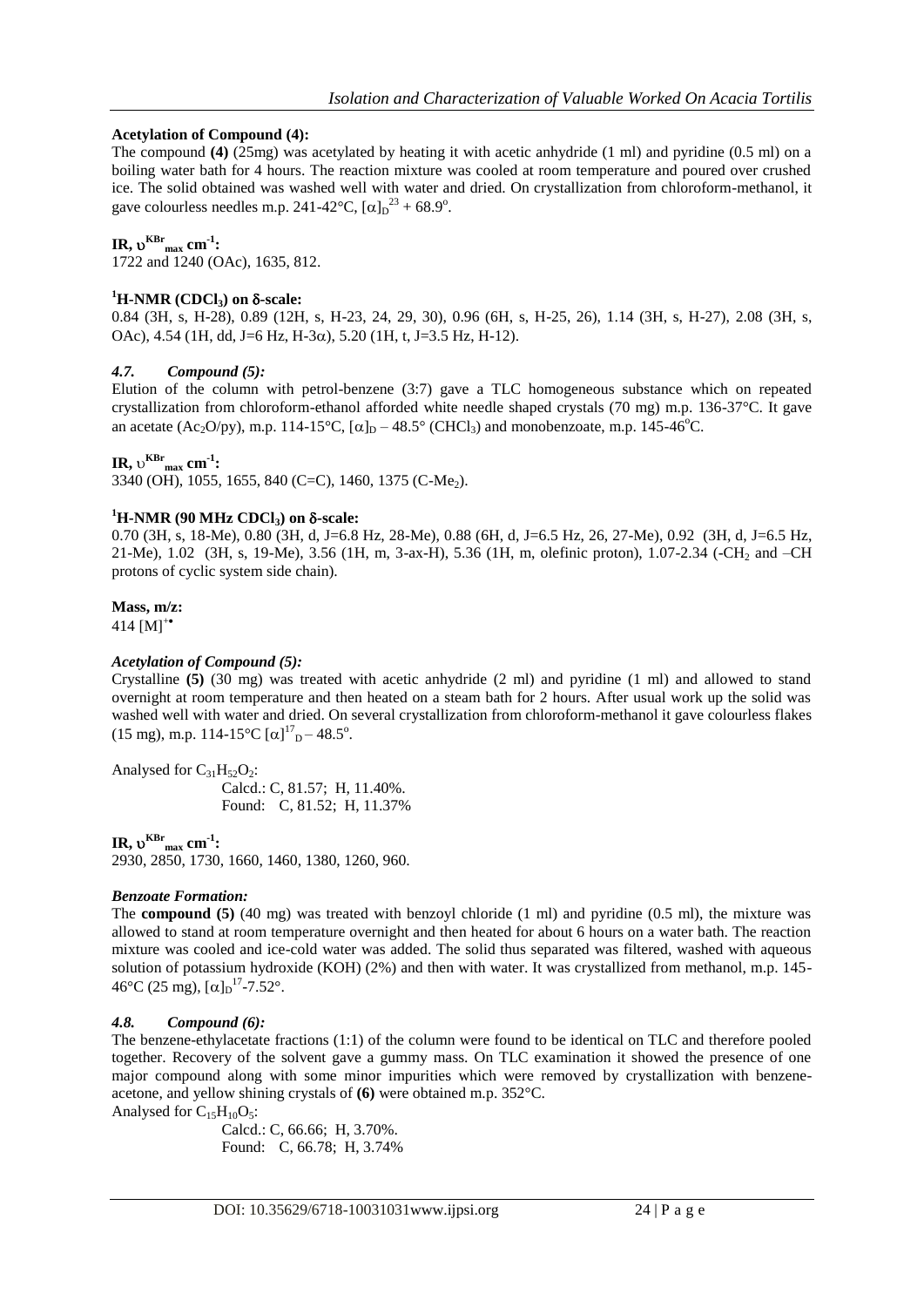| UV with shift reagents, $\lambda_{\text{max}}$ nm: |                    |  |
|----------------------------------------------------|--------------------|--|
| MeOH                                               | 265,297 sh, 338    |  |
| AICl <sub>3</sub>                                  | 279, 300, 340, 390 |  |
| AlCl <sub>3</sub> /HCl                             | 279, 299, 340, 389 |  |
| NaOAc                                              | 279, 304, 376      |  |
| $NaOAc/H_3BO_3$                                    | 266, 300 sh, 338.  |  |

#### *Acetylation of Compound (6):*

Crystalline **(6)** (25 mg) was treated with acetic anhydride (2 ml) and pyridine (1 ml) and allowed to stand overnight at room temperature and then heated on a water bath for 2 hours. After usual work up as described earlier the solid obtained on several crystallization from chloroform-methanol gave colour-less crystals m.p. 183-84°C.

## $^{1}$ **H-NMR** (100 MHz, CDCl<sub>3</sub>) on  $\delta$ -scale:

7.85 (2H, d, J=9 Hz, H-2",6"), 7.04 (2H, d, J=9 Hz, H-3",5"), 6.60 (1H, s, H-3), 6.66 (1H, d, J=2.5 Hz, H-8), 6.51 (1H, d, J=2.5 Hz, H-6), 2.42 (3H, s, OAc-5), 2.35 (6H, s, OAc-4",7).

## *4.9. Compound (7):*

**Compound (7)** was obtained from the fractions obtained by elution of the column with benzeneethylacetate(1:1). On repeated crystallization with ethylacetate-acetone afforded yellow fine crystals m.p.> $315^0C$  were obtained.

Analysed for  $C_{15}H_{10}O_6$ :

Calcd.: C, 62.93; H, 3.49%. Found: C, 62.94; H, 3.50%

 $\textbf{IR}, \upsilon^{\text{kBr}}$ <sub>max</sub>  $\textbf{cm}^{-1}$ : 3400 (OH), 1640 (>C=O), 800, 840

#### **UV** with shift reagents,  $\lambda_{\text{max}}$  nm:

| <b>MeOH</b>            | 258, 265, 292 sh, 346    |
|------------------------|--------------------------|
| <b>NaOMe</b>           | 296, 328 sh, 396         |
| AlCl <sub>3</sub> /HCl | 267 sh, 295 sh, 355, 384 |
| NaOAc                  | 291, 326 sh, 377         |
| $NaOAc/H_3BO_3$        | 277, 291 sh, 360, 432 sh |

#### *Acetylation of Compound (7):*

Crystalline **(7)** was treated with acetic anhydride (2 ml) and pyridine (1 ml) and allowed to stand overnight at room temperature and then heated on a water bath for 2 hours. After usual work up, it was crystallized with chloroform-methanol as colourless needles m.p. 200-201°C.

#### $^{1}$ **H-NMR** (270 MHz, CDCl<sub>3</sub>) on  $\delta$ -scale:

6.45 (1H, d, J=2.5 Hz, H-6), 6.59 (1H, s, H-3), 6.95 (1H, d, J=2.5 Hz, H-8), 7.25 (1H, d, J=9 Hz, H-5"), 7.75  $(1H, dd, J<sub>1</sub>=9 Hz & J<sub>2</sub>=2.20 Hz, H-6'$ ), 7.80 (1H, d, J=2.20 Hz, H-2'), 2.43 (3H, s, OAc-5), 2.35 (3H, s, OAc-7), 2.33 (6H, s, OAc-3",4").

#### **Mass, m/z:**

286 [M]<sup>+•</sup>, 153 [A<sub>1</sub>+H]<sup>+•</sup>, 134 [B<sub>1</sub>]<sup>+•</sup>

#### *4.10. Compound (8):*

It was obtained by elution of column with benzene-ethylecetate (1:1) and was crystallized from methanol as yellow crystals m.p.  $311-12^0C$ .

Analysed for  $C_{15}H_{10}O_7$ :

Calcd.: C, 59.62; H, 3.31%. Found: C, 59.70; H, 3.33%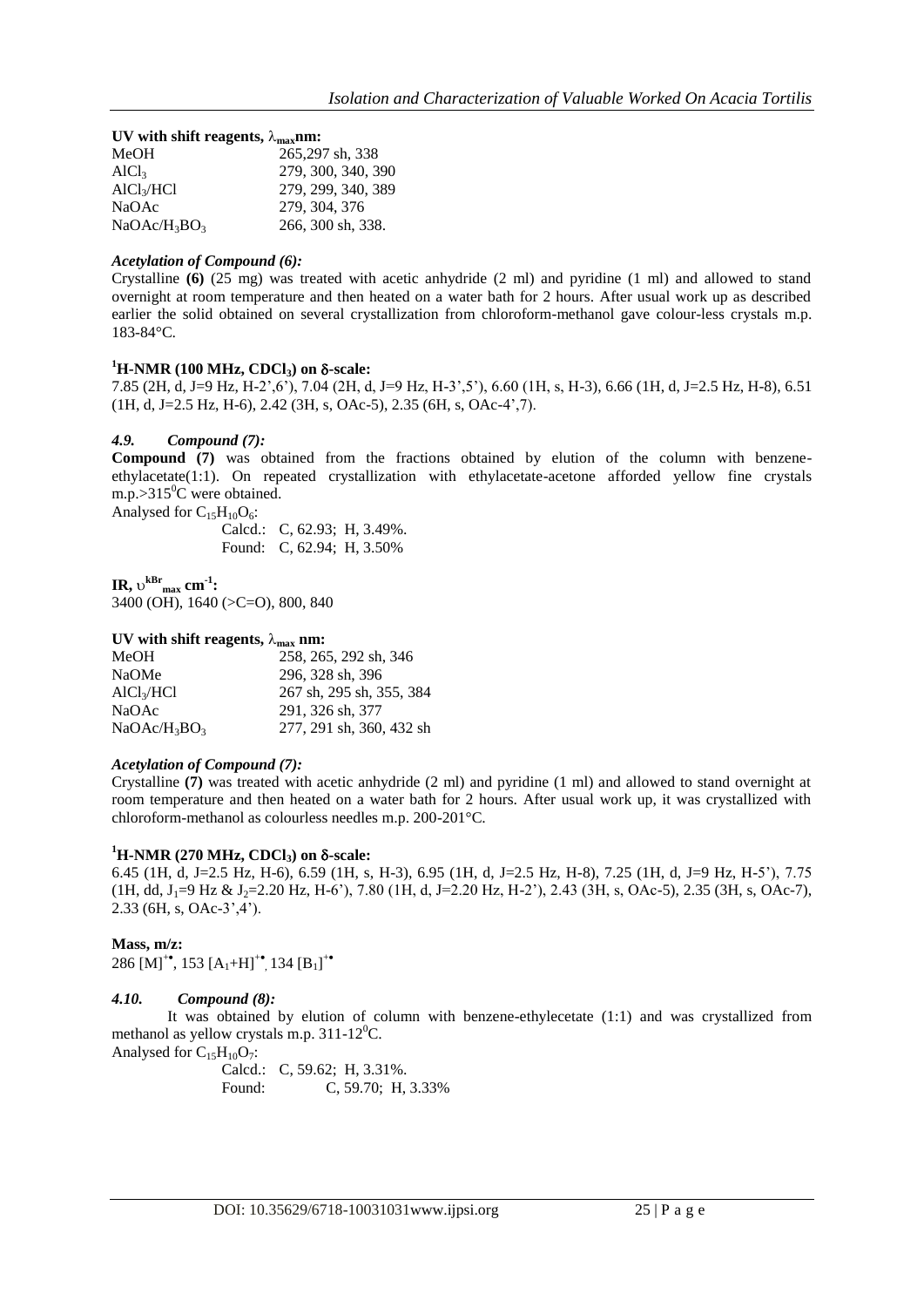| UV with shift reagents, $\lambda_{\text{max}}$ nm: |  |  |
|----------------------------------------------------|--|--|
| 256, 270 sh, 301 sh, 372                           |  |  |
| 247 sh, 321 (Dec)                                  |  |  |
| 274, 304 sh, 334, 458                              |  |  |
| 264, 358, 427                                      |  |  |
| 257 sh, 274, 329, 390                              |  |  |
| 264, 303 sh, 389                                   |  |  |
|                                                    |  |  |

#### **Acetylation of Compound (8):**

Crystalline **(8)** (20 mg) was acetylated by heating it with acetic anhydride (2 ml) and pyridine (1 ml) and allowed to stand overnight at room temperature and then heated on a water bath for 2 hours. The reaction mixture was cooled at room temperature and poured on crushed ice. The solid was collected, washed with water and dried. On crystallization from methanol, it gave cream colouredm.p. 194-95°C (10 mg).

#### $^{1}$ **H-NMR** (100 MHz, CDCl<sub>3</sub>) on  $\delta$ -scale:

7.74 (1H, d, J=2.5 Hz, H-2"), 7.63 (q, J<sub>1</sub>=2.5 Hz, J<sub>2</sub>=8.5 Hz, H-6"), 6.92 (1H, d, J=8.5 Hz, H-5"), 6.87 (1H, d, J=2.5 Hz, H-8), 6.65 (1H, d, J=2.5 Hz, H-6), 2.35-2.40 (15H, m, 5 x OAc).

#### *4.11. Compound (9):*

Elution of the column with ethylacetate gave a fraction which on crystallization with methanol afforded pale yellow crystals m.p168<sup>0</sup>C yield (30 mg). It was analysed for  $C_{23}H_{18}O_4$ .

 $\textbf{IR},\,\mathrm{U}^{\textbf{KBr}}$ <sub>max</sub>  $\textbf{cm}^{\textbf{-1}}$ :

2980 (br, OH), 1670, 1480 (C=C)

#### UV with shift reagents,  $\lambda_{\text{max}}$  nm:

| MeOH                   |  | 262, 295, 339  |
|------------------------|--|----------------|
| <b>NaOMe</b>           |  | 267, 338 (Dec) |
| AICl <sub>3</sub>      |  | 272, 299, 367  |
| AlCl <sub>3</sub> /HCl |  | 273, 369       |
| NaOAc                  |  | 273, 324       |
| $NaOAc/H_3BO_3$        |  | 269, 296 (Dec) |
|                        |  |                |

#### $^{1}$ **H-NMR** (200 MHz, DMSO-d<sub>6</sub>) on  $\delta$ -scale:

2.50 (3H, s, CH3), 2.59 (2H, s, CH2), 6.17 (1H, d, J=2.5 Hz, H-6), 6.40 (1H, d, J=2.5 Hz, H-8), 6.89 (4H, d, J=9 Hz and 2.5 Hz, H-3",5",3",5"), 7.56 ( 4H, d, J=9 Hz and 2.5 Hz, H-2",6",2"",6"), 7.86 (1H, s, H-2), 2.59 (2H, s, CH2), 9.27 (1H, brs, 7-OH), 12.46 (1H, s, 5-OH).

#### **Mass, m/z:**

358 (M<sup>+</sup>\*) (3.2%), 314 (M<sup>+\*</sup>-Co-CH<sub>3</sub>-H, 15%), 326 (M<sup>+\*</sup>-H<sub>2</sub>O-CH<sub>3</sub>+H, 10%). RDA fragment 152 (2%), 124 (152-CO, 10%), 91 (100%), 206 (18%).

#### *4.12. Compound (10):*

**Compound (10)** was crystallized from methanol-chloroform mixture as yellow needles m.p. 263-64°C (250 mg). It gave dark reddish-colour with Mg-HCl, and positive Molish test (2 ml of aq. extract of the compound was added two drops of a freshly prepared 20% alcoholic solution of  $\alpha$ -naphthol. The mixture on treatment with 2 ml of conc. H<sub>2</sub>SO<sub>4</sub> produced a red-violet ring which disappeared on the addition of an excess of alkali solution) and a dark brown colour with alcoholic  $FeCl<sub>3</sub>$  solution. Analysed for  $C_{21}H_{20}O_{10}$ :

Calcd: C, 56.12; H, 4.67% Found: C, 56.09; H, 4.62%

 $\textbf{IR},\,\mathrm{U}^{\textbf{KBr}}$ <sub>max</sub>  $\textbf{cm}^{\textbf{-1}}$ : 3420(OH), 2950,1650(C=O)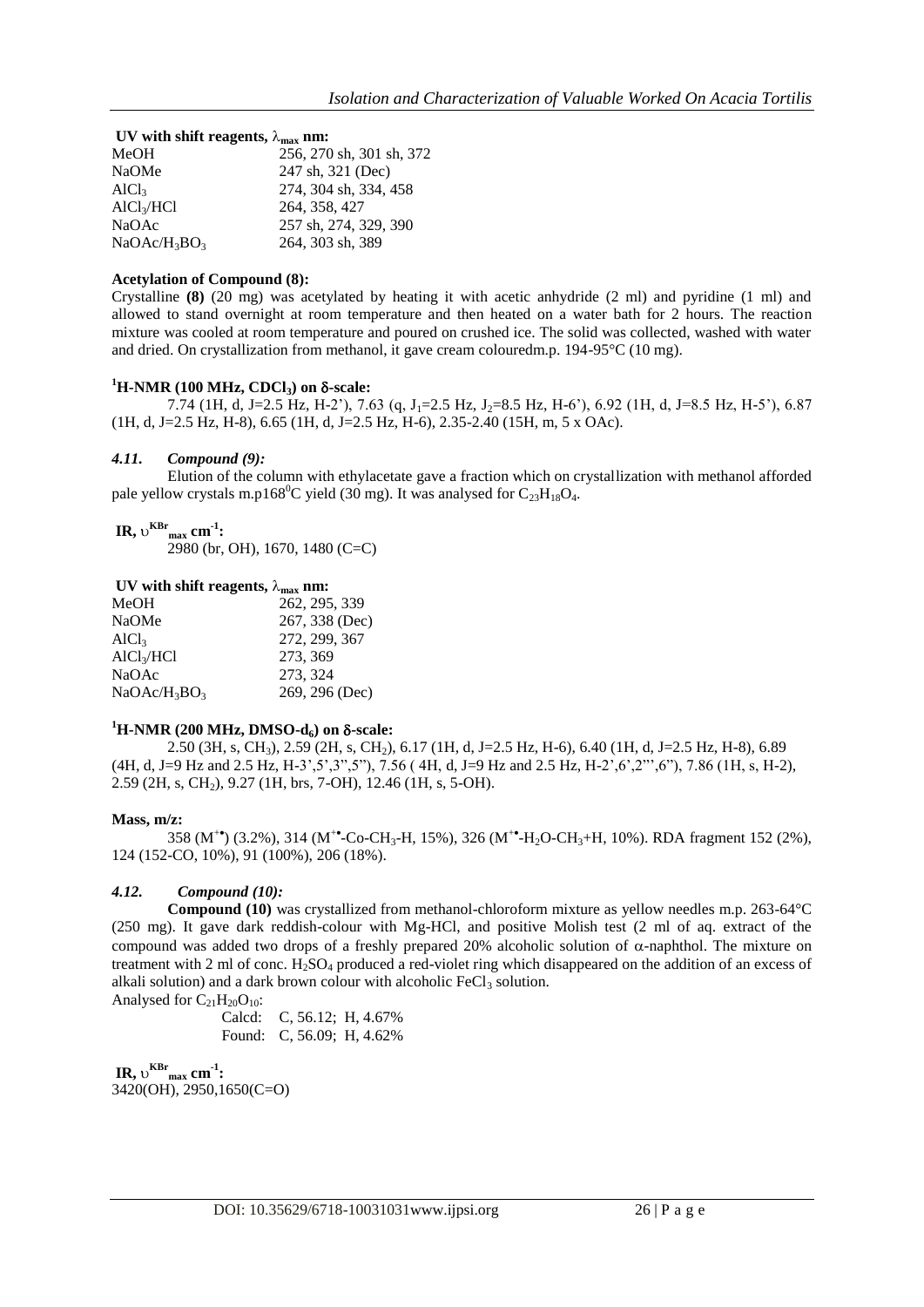| UV with shift reagents, $\lambda_{\text{max}}$ nm: |                    |  |
|----------------------------------------------------|--------------------|--|
| MeOH                                               | 268, 298, 335      |  |
| NaOMe                                              | 278, 325, 393      |  |
| AICl <sub>3</sub>                                  | 279, 301, 353, 384 |  |
| AlCl <sub>3</sub> /HCl                             | 276, 300, 351, 385 |  |
| <b>NaOAc</b>                                       | 278, 300, 377      |  |
| NaOAc/H3BO <sub>3</sub>                            | 270, 308 sh, 342   |  |

#### *Acetylation of Compound (10):*

The crystalline glycoside **(10)** (30 mg), was dissolved in pyridine (1 ml) and acetic anhydride (2 ml) was added. The mixture was heated on a water bath for about 3 hrs. and then left overnight at room temperature. After usual work up, the solid obtained was crystallized from ethylacetate-petroleum ether as white crystals (At-10Ac), m.p. 154-56°C.

Analysed for  $C_{33}H_{32}O_{16}$ :

| Calcd: | C, $57.89$ ; H, $4.67\%$ |
|--------|--------------------------|
| found: | C, $57.79$ ; H, $4.63\%$ |

## $^{1}$ **H-NMR** (300 MHz, CDCl<sub>3</sub>) on  $\delta$  scale:

1.72-2.02 (12 H, m, 4 x OAc, aliphatic acetoxyls), 2.32, 2.43, 2.51 (9H, s, 3 x OAc, aromatic acetoxyls),3.65- 5.70 (7H, m, H-1",2",3",4",5",6"), 4.64 (1H, d, J=10 Hz, H-1"), 6.8 (1H, s, H-3), 6.91 (1H, s, H-6), 7.4 (2H, d, J=9 Hz, H-3', 5'), 8.1 (2H, d, J=9 Hz, H-2',6').

#### *Hydroiodic acid oxidation:*

A mixture of the glycoside **(10)** (30 mg), phenol (70 mg) and hydroiodic acid (0.3 ml) was refluxed for about 9 hours. The mixture was cooled and sodium bisulphite  $(NaHSO<sub>3</sub>)$  was added to it with stirring. The separated brown substance was purified by passing it through a silica gel column.

Elution of the column with benzene-ethylacetate (1:1) mixture afforded the substance, At-10agl. It was crystallized from chloroform-ethylacetate as light-yellow crystals.Yield (15 mg), m.p. 347-48°C.

Analysed for  $C_{15}H_{10}O_5$ :<br>Calcd:  $C. 66.66$ ; H,  $3.70\%$ Found: C, 66.64; H, 3.54%

#### UV data with shift reagents,  $\lambda_{\text{max}}$  nm:

| 266, 297, 336      |
|--------------------|
| 277, 326, 395      |
| 280, 303, 351, 382 |
| 278, 300, 352, 384 |
| 276, 300, 378      |
| 270, 306 sh, 345   |
|                    |

#### *Ferric chloride oxidation:*

The glycoside  $(10)$  (30 mg) was added to a solution of FeCl<sub>3</sub> (120 mg) in 3 ml water. The mixture was heated on an oil bath at 125<sup>°</sup>C for about 7 hours. The reaction mixture after cooling, was diluted with water (10 ml), a small amount of dark coloured solid formed was filtered off. The filtrate was purified by passing through a column of silica gel using water as eluant. The initial fractions obtained were combined and concentrated to a syrup which was subjected to paper chromatography on Whatman No. 1 filter sheet using n-BuOH-AcOH-H2O (4:1:5) and n-BuOH-water-ethanol (60:25:8:16.5) as solvent systems and employing the descending technique. Authentic sugars were used as checks. The chromatograms were run for 24 hrs. and after drying at room temperature were sprayed with aniline phthalate and p-anisidine phosphate solutions. The chromatograms on drying at 100-105°C revealed the presence of glucose only.

#### *GLC of Trimethyl silyl ether of sugar:*

The TMSi ether of sugar was prepared by taking 15 mg of sugar in dry pyridine (0.5 ml) and hexamethyl disilazane (0.2 ml) in a 10 ml round bottom flask. To this solution 0.2 ml of trimethyl chlorosilane was added. The flask was stoppered and kept at room temperature for one hour. The solution after drying was taken in heptane. The heptane soluble TMSi ether derivative of sugar was then subjected to **glc** (2% OV-1, column temp. 150-250°C, 10 min. dect. temp. 300°, N<sub>2</sub>, 50 ml/min) along with the silyl derivative of standard sugar. The observed Rt. value was found to be in agreement with that of authentic sample of glucose (Rt. glucose 1.0).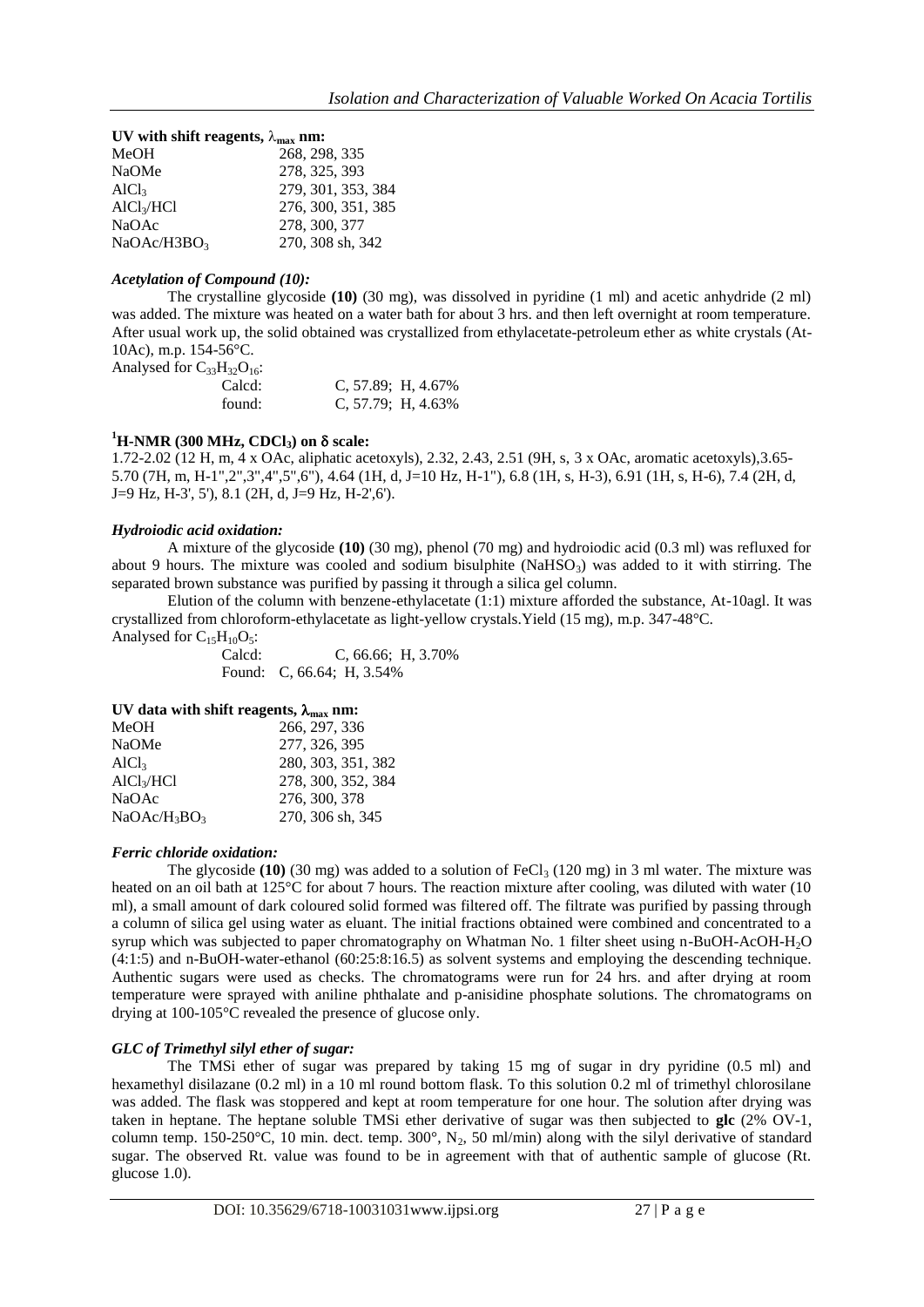## *Periodate oxidation of glycoside methyl ether:*

Glycoside methyl ether (15 mg) of **(10**) was dissolved in methanol (10 ml) and an aqueous solution of NaIO<sub>4</sub> (0.47 N, 15 ml) was added to it. The mixture was kept at 20 $^{\circ}$ C in dark for 24 hours. Solid NaHCO<sub>3</sub> (2) gm) was then added followed by the addition of  $\text{Na}_3\text{AsO}_3$  solution (0.05 N, 25 ml). The resultant mixture was titrated against iodine using starch as indicator. One mole of methyl ether consumed 1.2 mole of periodate, with the liberation of one mole of formic acid.

## *4.13. Compound (11):*

Fractions obtained by the elution of the column with ethylacetate-methanol (8:2-7:3) gave pale yellow solid. It was crystallized from methanol-chloroform as pale-yellow crystals (160 mg), m.p.>280. Analysed for  $C_{21}H_{22}O_9$ :

Calcd: C, 60.28; H, 5.26% Found: C, 60.23; H, 5.20%

# $\textbf{IR}, \upsilon^{\textbf{KBr}}_{\text{max}} \textbf{cm}^{-1}$

2965 (chelated OH), 1684 (C=O), 1462 (C=C)

## UV data with shift reagents,  $\lambda_{\text{max}}$  nm:

| MeOH                   | 245, 278, 322 sh, 365 |
|------------------------|-----------------------|
| <b>NaOMe</b>           | 244, 271, 324 sh, 366 |
| AICl <sub>3</sub>      | 246, 284, 320 sh, 435 |
| AlCl <sub>3</sub> /HCl | 246, 282, 325 sh, 436 |
| <b>NaOAc</b>           | 245, 277, 324 sh, 366 |
| $NaOAc/H_3BO_3$        | 245, 276, 323 sh, 365 |

#### $^{1}$ **H-NMR (300 MHz, DMSO) on**  $\delta$  **scale:**

6.24 (1H, d, J=2.0 Hz, H-3"), 6.26 (1H, d, J=2.0 Hz, H-5"), 6.77-6.85 (5H, m, H-2,3,4,5,6), 6.97 (1H, d,  $J=15$  Hz, H- $\alpha$ ), 7.85 (1H, d, J=15 Hz, H- $\beta$ ), sugar protons: 4.1 (1H, d, J=9 Hz, H-1"glu), 3.5-4.32 (4H, m, H-1",2",3",4"), 5.22-5.50 (3H, m, H-5",6"), 13.60 (1H, s, 2"-OH), 12.85 (1H, s, 6"-OH).

#### **Mass, m/z:**

M +• 418 (18%), 256 (10.4%), 238 (6.4%), 228 (6.8%), 104 (8.5%), 103 (15%), 152 (10.8%), 179 (6.3%), 131 (7.4%), 91 (10%), 126 (16.4%), 55 (7.8%), 54 (7.5%), 78 (6%), 180 (10.6%).

## *Acetylation of Compound (11):*

**Compound (11)** (30 mg), was dissolved in pyridine (1 ml) and acetic anhydride (2 ml) was added. The mixture was heated on a water bath for about 3 hrs. After usual work up, as described earlier, the acetate obtained was crystallized from chloroform-methanol as fine needle sharped crystals (15 mg), m.p.  $178^{\circ}$ C.

#### $^{1}$ **H-NMR** (200 MHz, CDCl<sub>3</sub>) on  $\delta$  scale:

1.78-2.05 (12H, m, 4 aliphatic acetoxyls), 2.52 (6H, s, aromatic acetoxyls OAc-2",6"), 6.24 (1H, d, J=2.0 Hz, H-3'), 6.26 (1H, d, J=2.0 Hz, H-5'), 6.77-6.85 (5H, m, H-2,3,4,5,6), 6.97 (1H, d, J=15 Hz, H- $\alpha$ ), 7.85 (1H, d, J=15 Hz, H-), 4.1 (1H, d, J=9 Hz, H-1" glu), 3.5-4.32 (4H, m, H-1",2",3",4"), 5.22-5.50 (3H, m, H- $5", 6"$ ).

## *Acid Hydrolysis of Compound (11):*

The glucoside **(11)** (60 mg) was hydrolysed by heating with 6% aqueous HCl on a water bath. The heating was continued for 2 hrs to ensure complete hydrolysis. The mixture was left overnight. The aglycone which settled down was filtered, washed with water and dried. It was crystallized with methanol-chloroform as yellow crystals yield  $(35 \text{ mg})$  m.p  $176^{\circ}$ C.

#### $^{1}$ **H-NMR (DMSO) on**  $\delta$  **scale:**

6.20 (H, d, J=2.0 Hz, H-3"), 6.23 (1H, d, J=2.0 Hz, H-5"), 6.75-6.82 (5H, m, H-2,3,4,5,6), 6.95 (1H, d,  $J=15$  Hz, H- $\alpha$ ), 7.81 (1H, d, J=15 Hz, H- $\beta$ ), 13.0 (1H, s, 2'-OH), 12.50 (1H, s, 2'-OH), 10.1 (1H, s, 4'-OH).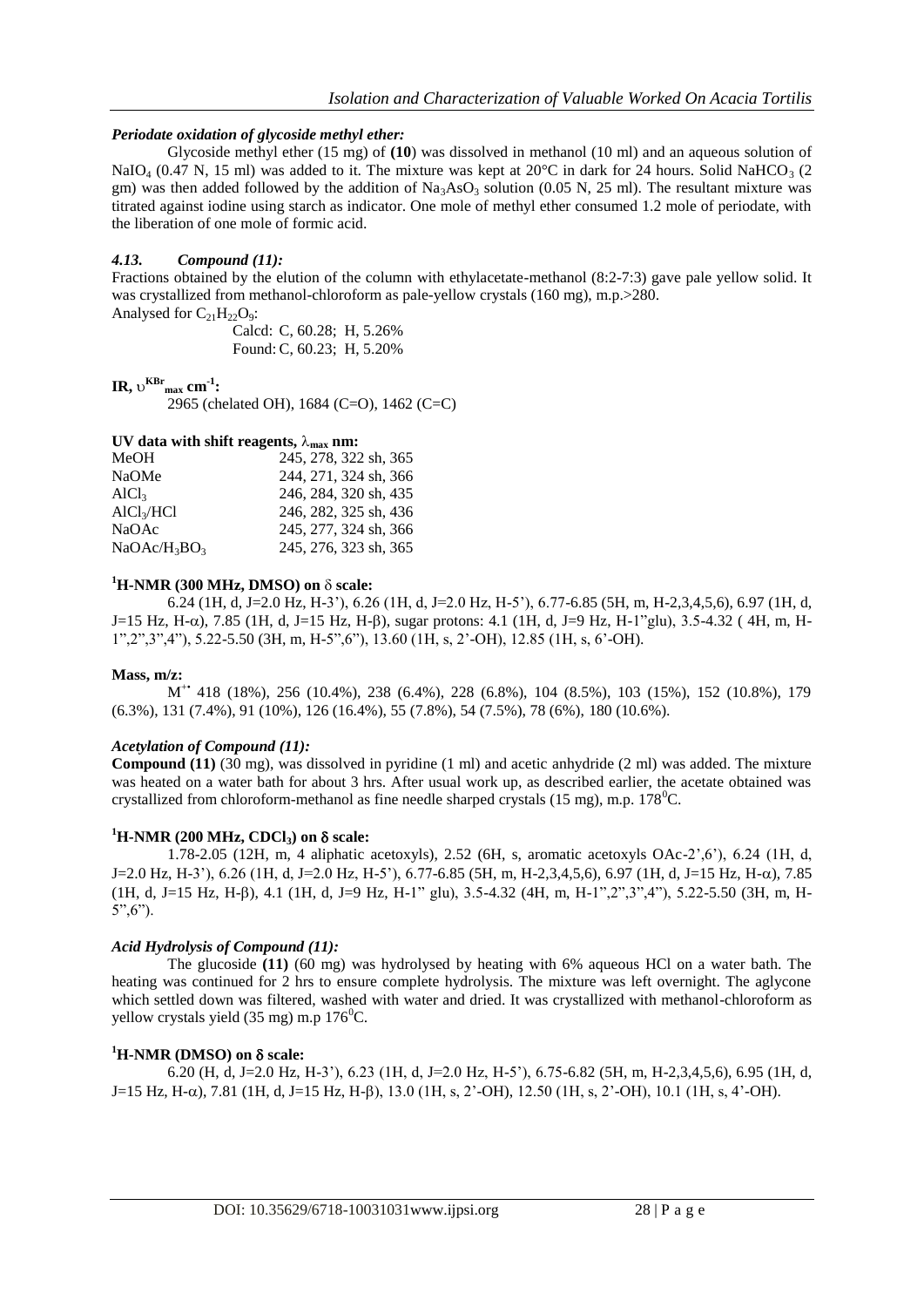#### **UV** data with shift reagents,  $\lambda_{\text{max}}$  nm:

| MeOH                                 | 251, 298 sh, 368                 |
|--------------------------------------|----------------------------------|
| NaOMe                                | 253, 280 sh, 319 sh, 346 sh, 430 |
| AICl <sub>3</sub>                    | 255, 321, 385 sh, 423            |
| AlCl <sub>3</sub> /HCl               | 319 sh, 378 sh, 421              |
| <b>NaOAc</b>                         | 282 sh, 341, 350 sh, 392         |
| NaOAc/H <sub>3</sub> BO <sub>3</sub> | 286, 353 sh, 381, 443            |
|                                      |                                  |

#### *Acetylation of aglycone:*

Aglycone (12 mg) was acetylated by heating with pyridine (1 ml) and acetic andydride (2 ml) over water bath for 3 hours. After usual work up it was crystallized with chloroform-methanol as white needles, m.p  $155-56^{\circ}$ C.

# $^{1}$ **H-NMR** (CDCl<sub>3</sub>) on  $\delta$  scale:

 2.45 (6H, s, OAc-2",6"), 2.34 (2H, s, OAc-4"), 6.22 (1H, d, J=2.0 Hz, H-3"), 6.25 (1H, d, J=2.0 Hz, H-5"),  $6.78-6.83$  (5H, m, H-2', 3', 4', 5', 6'),  $6.99$  (1H, d, J=16.0, H- $\beta$ ).

## *Degradation of aglycone:*

The aglycone (10 mg) was dissolved in 50% KOH (2 ml). The mixture was heated over water bath for 3 hrs. it was cooled and acidified by HCl. The solution was extracted with ether. And ether layer was washed with water to remove excess of HCl, then was shaken by  $NaHCO<sub>3</sub>$  solution, aqueous and organic layers were separated. The ether was dried by passing over anhydrous sodium sulphate and evaporated, the residue on co-TLC examination with an authentic sample of pholoroglucinol showed it to be pholoroglucinol.

 The aqueous layer was acidified by adding HCl and extracted with ether. The ether layer was washed with water and dried with sodium sulphate. The identity of the residue was checked by TLC and co-TLC with an authentic sample of cinnamic acid.

#### *Identification of Sugar:*

The hydrolysate was concentrated and neutralized over KOH under vacuum and chromatographed on Whatman (No.1) filter paper using n-butanol-acetic acid-water (4:1:5 v/v/v) as the developing system, employing the descending technique. Authentic sugars were used as checks. The chromatogram was run for 24 hours, after developing, it was dried at room temperature and sprayed with aniline hydrogen phthalate solution heated at  $100-5$ <sup>o</sup>C for 10 minutes.

The sugar was identified as glucose ( $R_f$  0.18) by comparison with authentic sugar ( $R_f$ , co-paper chromatography).

#### *Estimation of Sugar:*

The anhydrous glucoside (30 mg) was hydrolysed by refluxing with  $2\%$  H<sub>2</sub>SO<sub>4</sub> for 2 hours. After cooling overnight, the aglycone was filtered and dried. The ratio of the aglycone to the glycoside was found to be (1:2) indicating the presence of 1 mole of sugar per mole of the aglycone.

#### **ACKNOWLEDGEMENTS**

The author would like to express their gratitude's to the ministry of education and the deanship of scientific research - Najran University - Kingdom of Saudi Arabia for their financial and technical support. The author also thanks Dr. Moustafa A. Rizk , Faculty Of Science And Arts, Najran University, Sharurah, for his supporting.

#### **REFERENCES**

- [1]. Sunita Verma, 2016, "A Review Study on Acacia Tortillis," International Journal of Life Science and Pharma Research,6(2),22-24.
- [2]. Yadav P.; Kant R.; andKothiyal P., 2013 "A Review on Acacia tortilis," International Journal of Pharmaceutical and Phytopharmacological Research, 3 (2): 93-96.
- [3]. Manjoosha Srivastava; and Shailesh Kumar, 2013, "Fatty Acid Compositional Studies of Lesser-Known Acacia tortilis Seed Oil Food and Nutrition Sciences,"Vol. 4 No. 9A1. DOI:10.4236/fns.2013.49A1010.
- [4]. Heuzé V.;and Tran G., 2015,"Umbrella thorn (Acacia tortilis) ,"Feedipedia, a programme by INRA, CIRAD, AFZ and FAO. https://www.feedipedia.org/node/339, 14:39.
- [5]. Mehta Kavit; and Jain B.K., 2013, "Phytochemical analysis of leaf extract of Phyllanthus fraternus," Research Journal of Recent Sciences, Vol. 2(ISC-2012), 12-15
- [6]. Sang Hoon Jung; Soo Young Park; Youngmi Kim-Pak; Hong Kyu Lee; Kyong Soo Park; Kuk Hyun Shin; Kazuo Ohuchi; Hyun-Kyung Shin; Sam RokKeum; Soon Sung Lim, 2006, "Synthesis and PPAR-γ Ligand-Binding Activity of the New Series of 2′- Hydroxychalcone and Thiazolidinedione Derivatives," Chemical and Pharmaceutical Bulletin, 54(3), 368-371.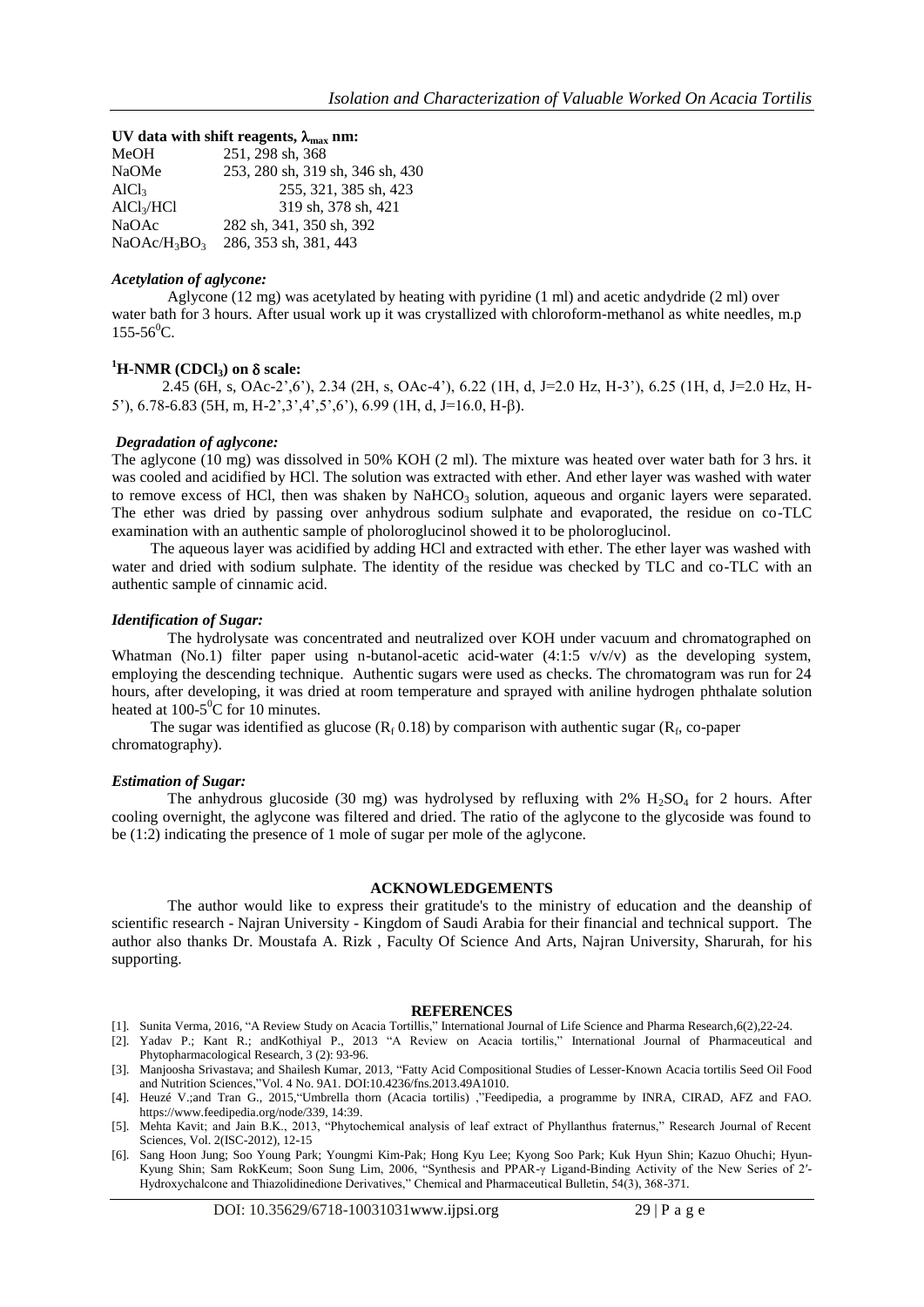- [7]. Mehtab Parveen; Raza Murad Ghalib; Sayed Hasan Mehdi; Rayees Ul Hasan Mattu; Mohammed Ali, 2009, "A novel antimicrobial triterpenic acid from the leaves of Ficus benjamina (var. comosa)," Journal of Saudi Chemical Society, 13, 3, 287-290
- [8]. C.R. Noller; R.A. Souith; G.H. Harris; and J.W. Walker, 1442, "Saponins and Sapogenins. XX. Some Color Reactions of Triterpenoid Sapogenins," J. Amer. Chem. Soc., 64, 3047
- [9]. [M. Sarwar Alam;Neeraj Chopra;Mohammad Ali; MasatakeNiwa,](https://www.sciencedirect.com/science/article/pii/S0031942200000637?casa_token=NHJ9FGQ9jJgAAAAA:63k5tVpCD5I2sxHWYzzqMS3VDpYmyXG3uU8KDk3RRUCKx93ahJKoSMwrbQ--Zb3OhvbFa9LC#!) 2000,"Normethyl pentacyclic and lanostane-type triterpenes from Adiantum venustum,"Phytochemistry, 54, 215-220
- [10]. Hasan M.H. Muhaisen, 2021,"A Review on Chemical Constituents of Acacia Tortilis (Leguminosae)," IOSR Journal of Pharmacy, 11, 3 Series. I, PP. 10-21
- [11]. K. S. Krishnaveni; J.V.Srinivasa Rao, 2000, "A new triterpene from callus of Pterocarpus santalinus," Fitoterapia, [Volume 71, Issue 1,](https://www.sciencedirect.com/science/journal/0367326X/71/1)  Pages 10-13
- [12]. Deny Susanti; Mohamed Zaffar Ali Mohamed Amiroudine; Mohamad FazlinRezali; and Muhammad Taher,2012, "Friedelin and lanosterol from Garcinia prainiana stimulated glucose uptake and adipocytes differentiation in 3T3-L1 adipocytes," Natural Product Research, 27:4-5, 417-424, DOI: 10.1080/14786419.2012.725399
- [13]. Mehtab Parveen; Sayed Hasan Mehdi1; Raza Murad Ghalib; Mahboob Alam ;Rokiah Hashim ; and Othman Sulaiman,2009, "Synthesis, Characterization And Antimicrobial Activity Of Friedelin [2, 3-d] Selenadiazole," Indo. J. Chem., 9 (2), 285 - 288
- [14]. Jacob Pollier; and Alain Goossens,2012, "Oleanolic acid," Phytochemistry, 77, 10-15 [15]. Gonzalo R. Malca Garcia; Lothar Hennig; Joachim Sieler; and Rainer W. Bussmann,2015, "Constituents of Corynaeacrassa (Peruvian
- Viagra)," RevistaBrasileira de Farmacognosia, 25, I 2, 92-97
- [16]. Iwashina Tsukasa,2000, "The Structure and Distribution of the Flavonoids in Plants," Journal of Plant Research, Tokyo Vol. 113, Iss. 3, 287- 299. DOI:10.1007/PL00013940
- [17]. Hasan M.H. Muhaisen; Ilyas M.; Mushfiq M.; Parveen M.; Basudan OA., 2002, "Flavonoids from Acacia Tortilis," Journal of Chemical Research, 276-278. DOI:10.3184/030823402103171960
- [18]. T.J. Mabry; K.R. Markham; and M. B. Thomas, 2012,"The Systematic Identification of Flavonoids," Springer, New York
- [19]. Iris Erlund,2004, "Review of the flavonoids quercetin, hesperetin, and naringenin. Dietary sources, bioactivities, bioavailability, and epidemiology," Nutrition Research, 24, 10, 851-874
- [20]. Zakia Khanam; Farook Adam; Ompal Singh; and Jamal Ahmad,2011, "A Novel Acylated Flavonoidic Glycoside from The Wood of Cultivated Acacia Nilotica (L.) Willd. Ex. Delile," bioresource, 6, No 3.
- [21]. Jin Hwa Kim; Bum Chun LeC; Jin Hui Kim; Gwan Sub Sim; Dong Hwan LeC; Kyung EunLeC; Yeo Pyo Yun; and Hyeong Bae Pyo,2005, "The Isolation and Antioxidative Effects of Vitexin from Acer palmatum," Arch Pharm Res., 28, No 2, 195-202
- [22]. Yang YAO Xu-zhen CHENG; Gui-xing REN,2011, "Contents of D-chiro-Inositol, Vitexin, and Isovitexin in Various Varieties of Mung Bean and Its Products," Agricultural Sciences in China., 10, 11, 1710-1715
- [23]. V. M. Malikov; and M. P. Yuldashev,2002, "Phenolic Compounds of Plants of the Scutellaria L. Genus. Distribution, Structure, and Properties," Chemistry of Natural Compounds, 38, 358–406
- [24]. Guido Jurgenliemk; and Adolf Nahrstedt,2002, "Phenolic Compounds from Hypericum perforatum," Planta Medica, 68(1), 88-91
- [25]. Hasan M.H. Muhaisen, 2020,"Flavonoid Glycosides from Acacia Tortilis,"Merit Research Journal of Medicine and Medical Sciences, Vol. 8(10) pp. 575-580, 2020
- [26]. Shashank Kumar1 and Abhay K. Pandey, 2013, "Chemistry and Biological Activities of Flavonoids: An Overview," Scientific World Journal, ID 162750 | 16 pages | https://doi.org/ 10.1155/2013/162750.
- [27]. K. Shakila, 2016, "Flavonoids of Calophylluminophyllum Linnaeus. C. von," Journal of Chemistry, Environmental Sciences and its Applications. 2(2), 135–144. DOI: 10.15415/jce.2016.22008.
- [28]. [Zedan Z. Ibraheim; Amany S. Ahmed; Yaser G. Gouda,](https://www.sciencedirect.com/science/article/pii/S1319016411000089#!) 2011,"Phytochemical and biological studies of Adiantum capillus-veneris L. Saudi Pharmaceutical Journal, 19(2), 65-74.
- [29]. Alessandro Venditti; Anna Maria Serrilli; and Armandodoriano Bianco,2012, "A new flavonoid and other polar compounds from Galeopsis angustifolia Ehrh. ex Hoffm," Natural Product Research, 27:4-5, 412-416, DOI: 10.1080/14786419.2012.724066
- [30]. B. Jayaprakasam; D. Gunasekar; K.V. Rao; A. Blond; andB. A. Bodo,2001,"Androechin, A New Chalcone Glucoside from Andrographis Echioides,"J. Asian Nat. Prod., 3, 43–48. doi: 10.1080/10286020108042837. [PubMed] [CrossRef].
- [31]. XinFeng Zhang; Tran Manh Hung; Phuong Thien Phuong; Tran Minh Ngoc; Byung-Sun Min; Kyung-Sik Song; Yeon HeeSeong; and KiHwan Bae, 2006, "Anti-inflammatory activity of flavonoids from Populus davidiana," Arch. Pharm. Res., 29, 1102–1108. doi: 10.1007/BF02969299. [PubMed] [CrossRef].
- [32]. S. Sengupta; M. L. Jana; D. Sengupta;and A. K. Naskar,2000, "A note on the estimation of microbial glycosidase activities by dinitrosalicylic acid reagent,"Applied Microbiology and Biotechnology,53, 732–735.
- [33]. Anne Adsersen; Ulla W. Smitt; Henrik T. Simonsen; SørenBrøgger Christensen; Jerzy W. Jaroszewski, 2007, "Prenylated acetophenones from Melicope obscura and Melicopeobtusifolia ssp. obtusifolia var. arborea and their distribution in Rutaceae," Biochemical Systematics and Ecology 35, 447-453.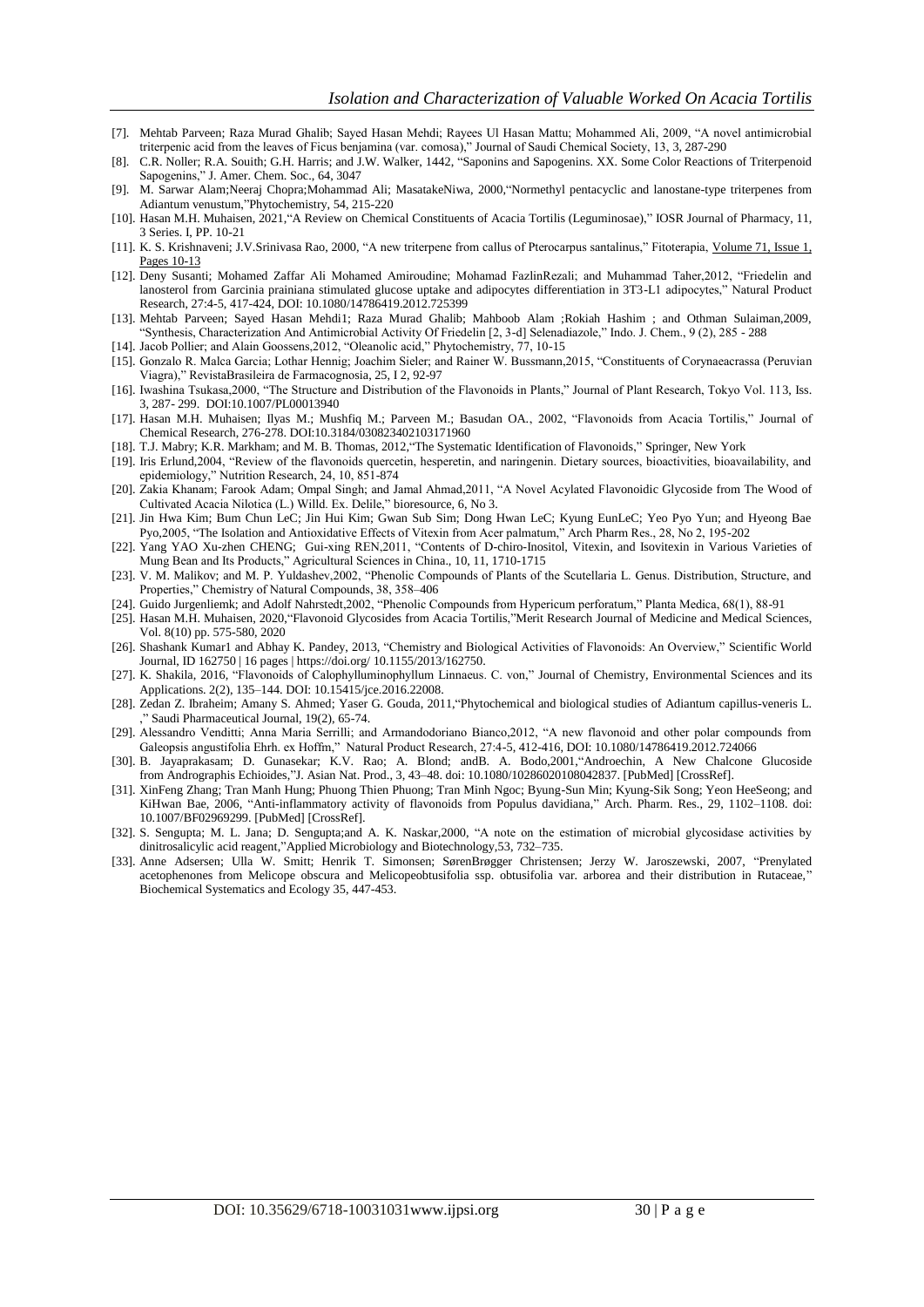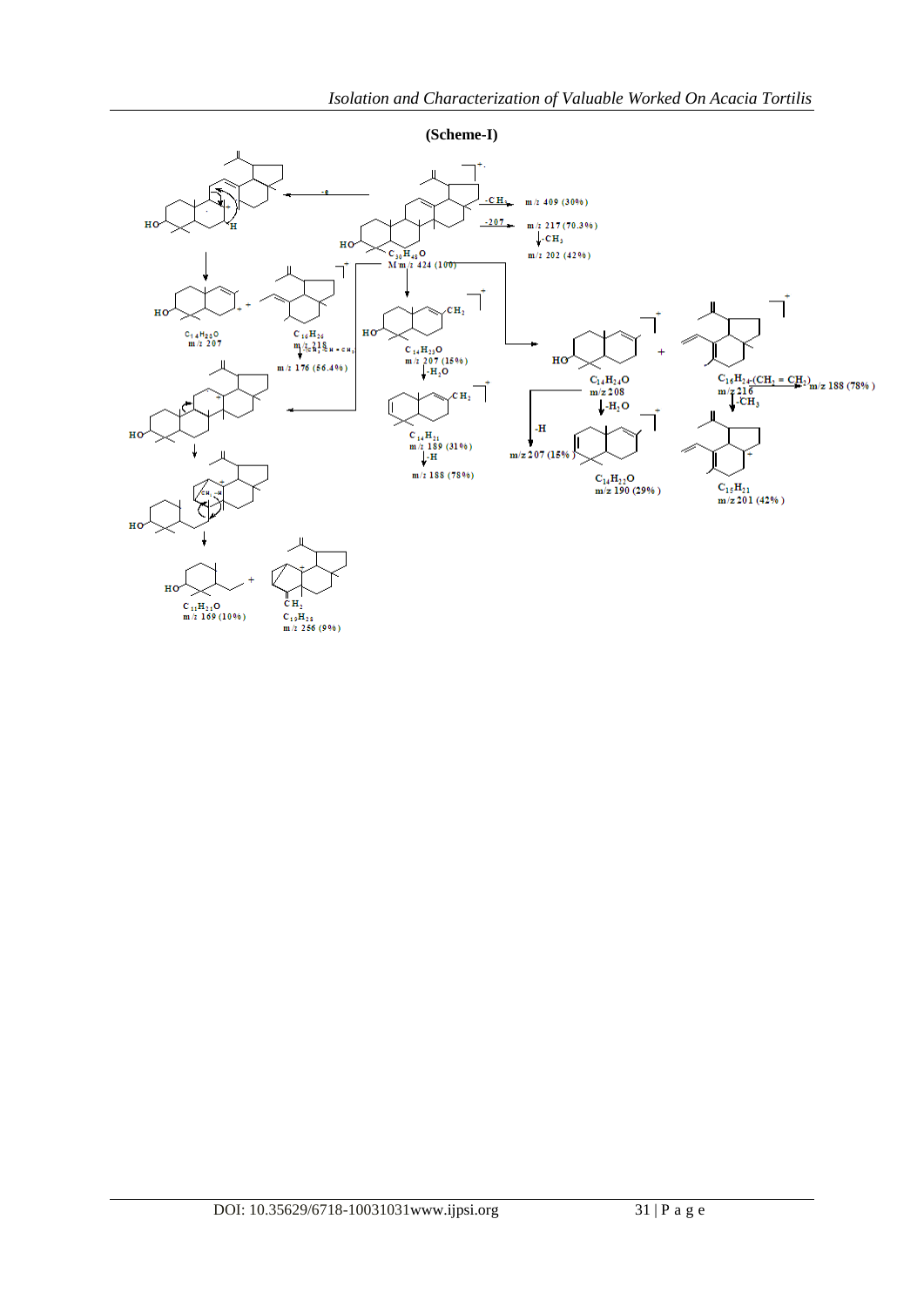**(Scheme-II)**

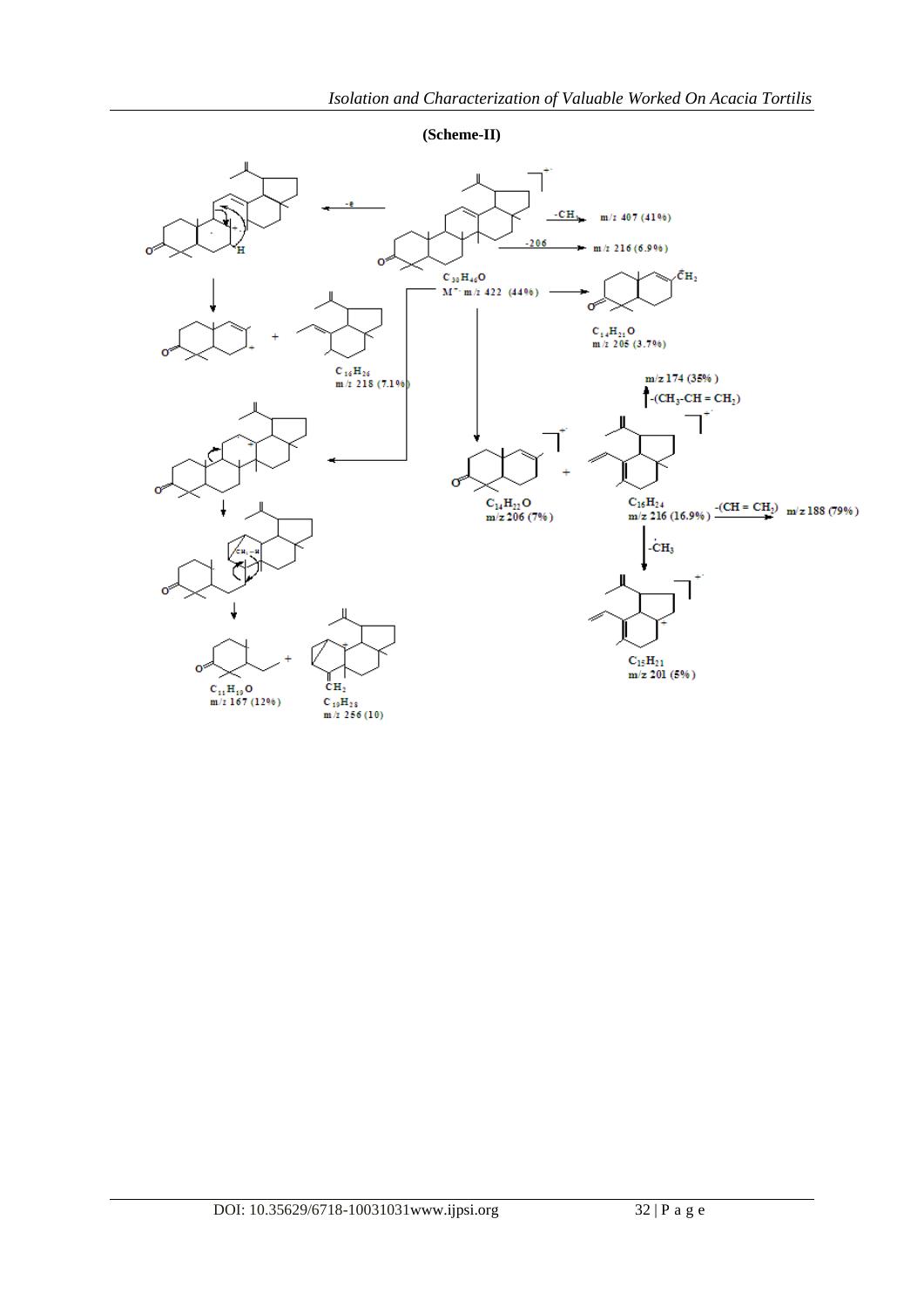**(Scheme-III)**